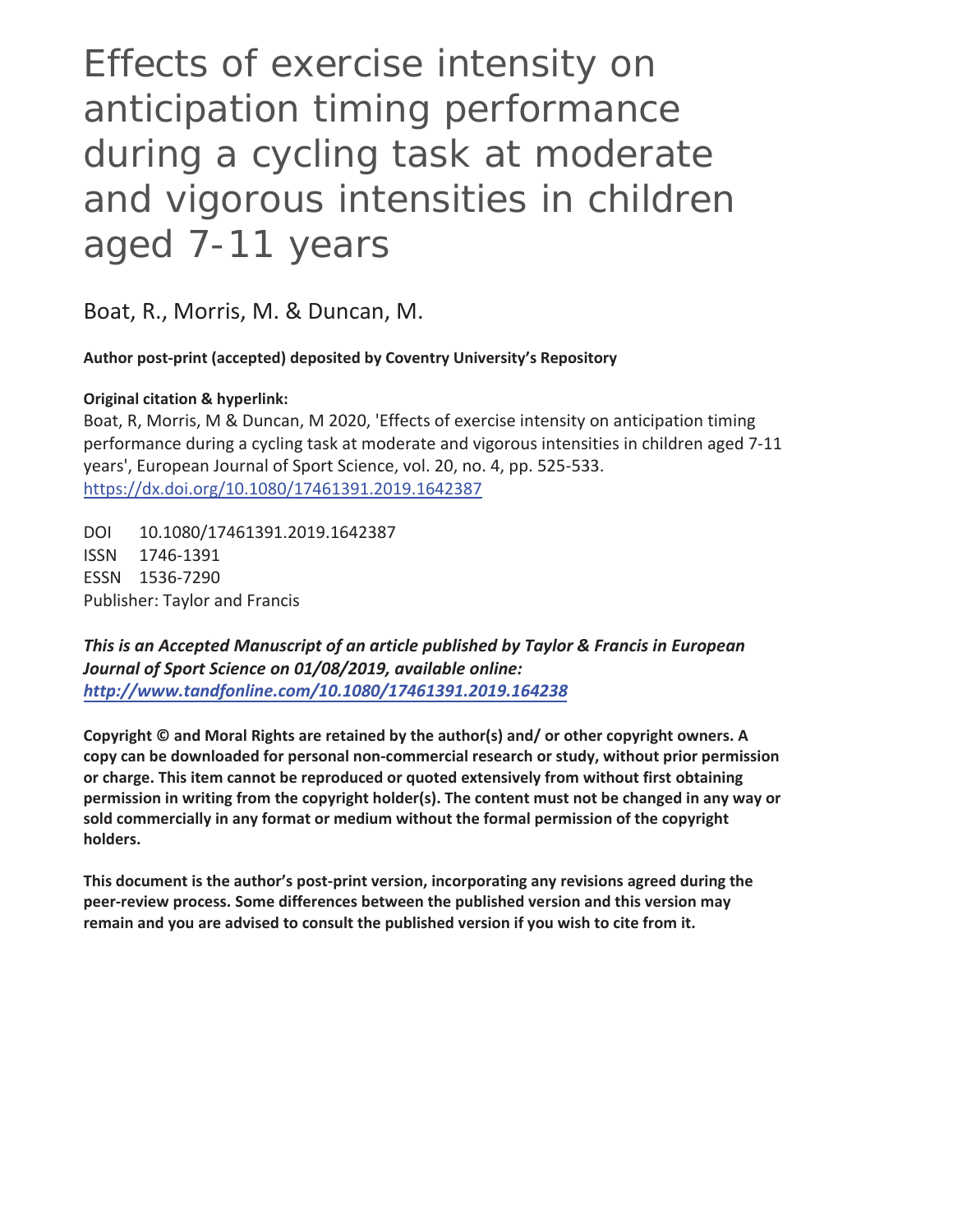Effects of exercise intensity on anticipation timing performance during a cycling task at moderate and vigorous intensities in children aged 7-11 years.

Running Head: EXERCISE AND ANTICIPATION TIMING

Ruth Boat<sup>1</sup>, Martyn Morris<sup>2</sup>, and Michael J. Duncan<sup>2</sup>

<sup>1</sup>Sport, Health, and Performance Enhancement Research Centre, Department of Sport Science, Nottingham Trent University

<sup>2</sup> Centre for Sport, Exercise and Life Sciences, Coventry University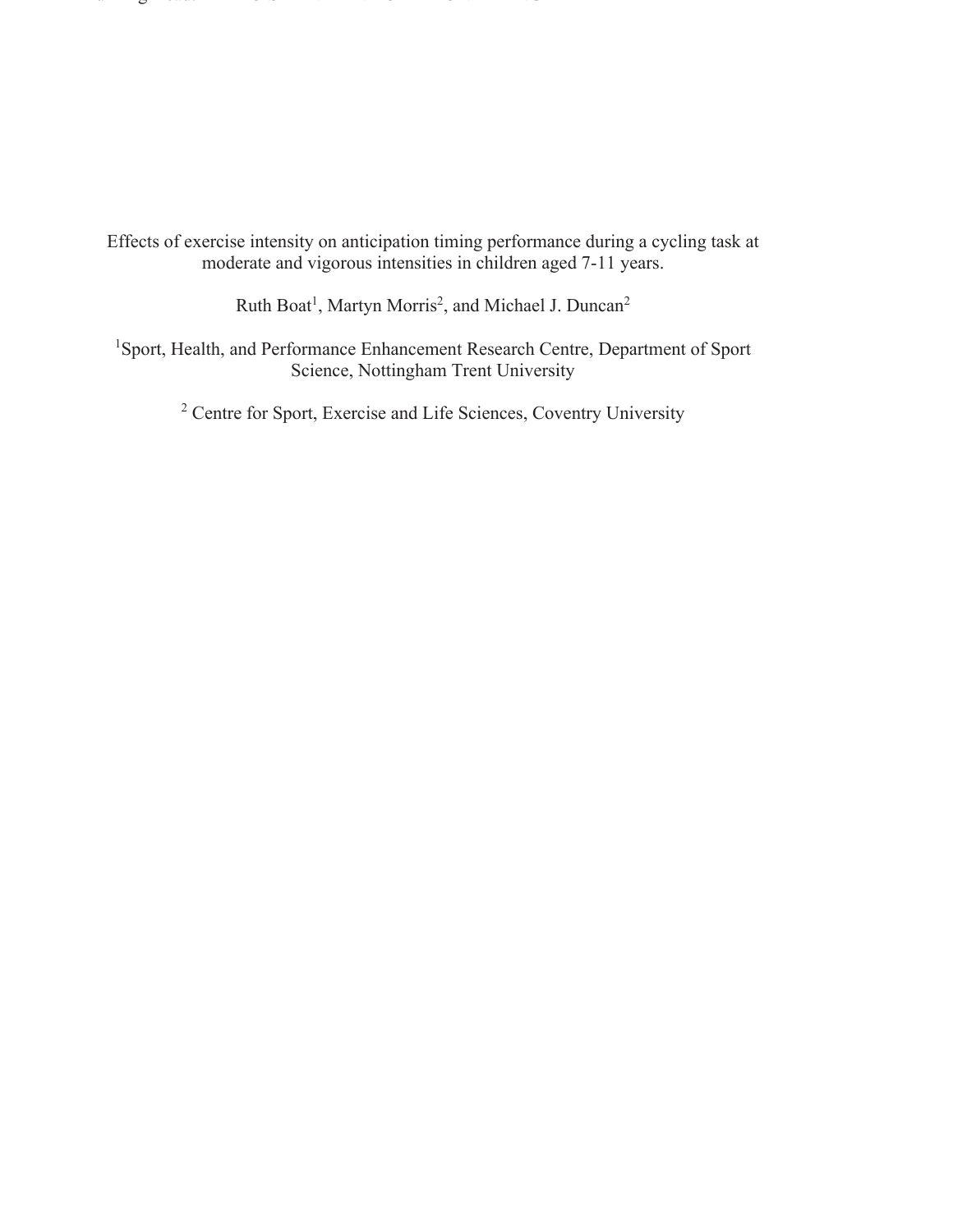#### **Abstract**

This study examined coincidence anticipation timing performance at moderate and fast stimulus speeds before, during, and after a 15 min cycling task. In a within-subject design, 24 children (18 males and 6 females) exercised on a cycle ergometer under two experimental conditions: exercise intensities of 50% (moderate) and 75% (vigorous) heart rate reserve. Coincidence anticipation timing was measured using the Bassin Anticipation Timer at stimulus speeds of 5 and 8 mph. A 2 (intensity) x 3 (time) repeated measures ANOVA was conducted to evaluate the effect of exercise intensity on coincidence anticipation performance before, during, and immediately after the cycling task. Results indicated that for absolute error there was no significant main effect for time ( $p = .633$ ) or experimental condition ( $p = .782$ ) at the 5 mph stimulus speed. However, there was a significant interaction effect between experimental condition and time ( $p = 0.026$ ) at the 5 mph stimulus speed. At the 8 mph stimulus speed, there was no significant main effect for time  $(p = .910)$  or condition  $(p = .938)$ , or interaction effect between experimental condition and time  $(p = .591)$ . Cycling exercise at moderate intensity appears to influence anticipation timing performance during and immediately after exercise in children, but only when stimulus speeds are moderate in nature.

*Keywords:* Cognitive performance, aerobic exercise, paediatric populations, cycling performance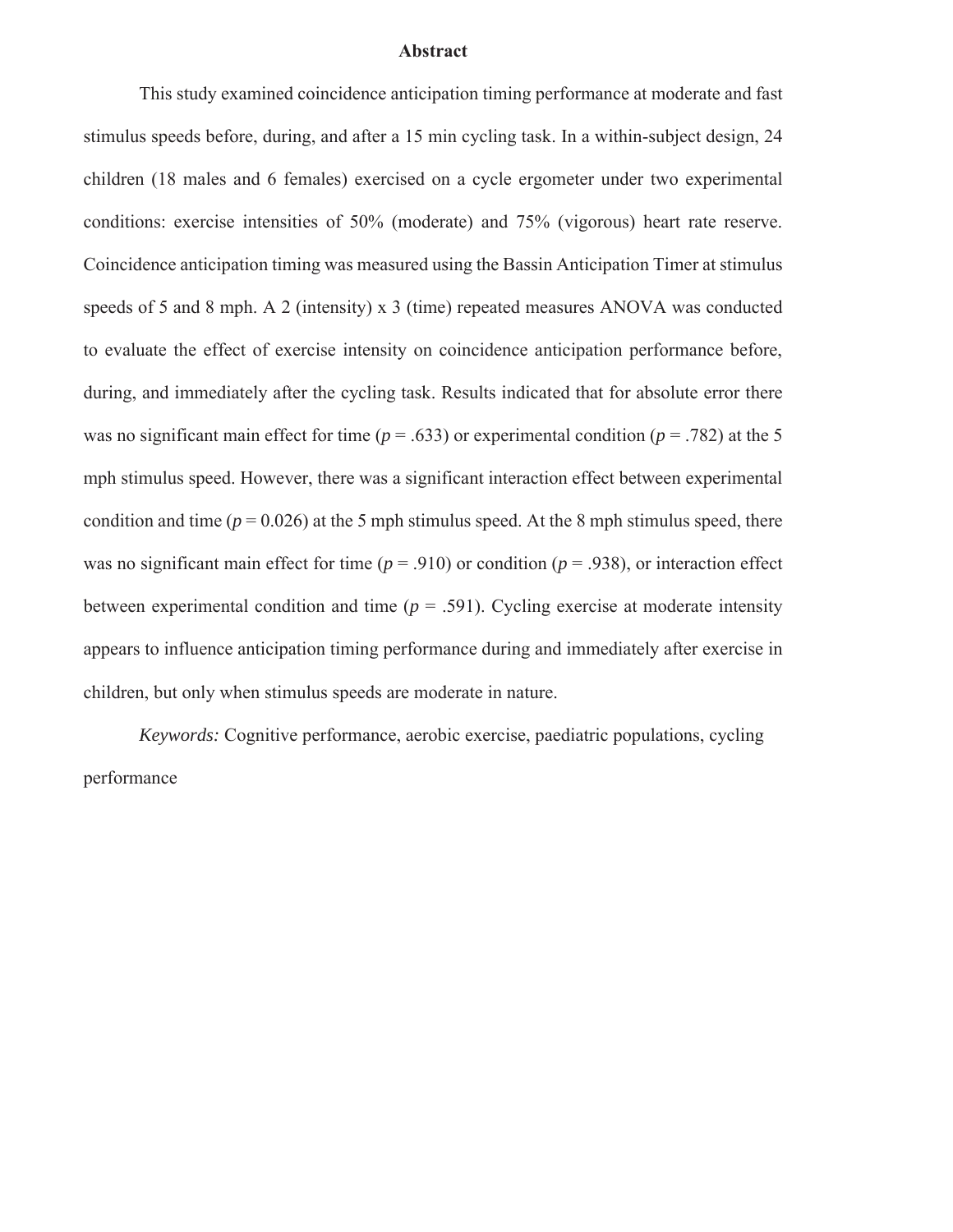Effects of exercise intensity on anticipation timing performance during a cycling task at moderate and vigorous intensities in children aged 7-11 years.

Coincidence anticipation timing (CAT) is the capacity to anticipate the approach of a moving object at a specific mark in space and synchronise a movement response with that arrival (Fleury & Bard, 1985). It is imperative to a number of movements within sports performance, such as catching a ball or object, striking a moving object, and intercepting the actions of opposing players (Duncan, Smith, & Lyons, 2013). Consequently, CAT is essential in externally paced sports that demand uncertainty. CAT tasks require the precise completion of a number of stages, including a sensory phase, whereby, sensory information is employed to identify, correct, and guide motor actions (Goodgold-Evans, 1991); a sensory-motor integration phase in which the time and position of the approaching stimulus and the motor response are decided, and finally the execution or motor phase (Fleury & Bard, 1985).

Studies exploring the effects of exercise intensity on CAT performance have been ambiguous. Lyons, Al-Nakeeb, and Nevill (2008) examined the effects of moderate- and high-intensity (70% and 90% heart rate reserve; HRR) exercise on CAT performance in expert and novice Gaelic games players. Participants completed 20 CAT trials post exercise at moderate stimulus speeds (5 mph). A collection of analyses indicated that exercise intensity had no effect on CAT performance. However, moderate-intensity exercise did lead to improved CAT performance in the novice players only. Similar studies have also reported small or no effects of varying exercise intensities on CAT performance (Bard & Fleury, 1978; Isaacs & Pohlman, 1991). Recently, however, Duncan et al. (2013) explored CAT performance during moderate- and high-intensity exercise. Participants completed 10 CAT trials at stimulus speeds of 3, 5, and 8 mph during an incremental running task. Results indicated that high-intensity exercise was associated with poorer CAT performances, with faster stimulus speeds associated with larger decrements in CAT performance. Given the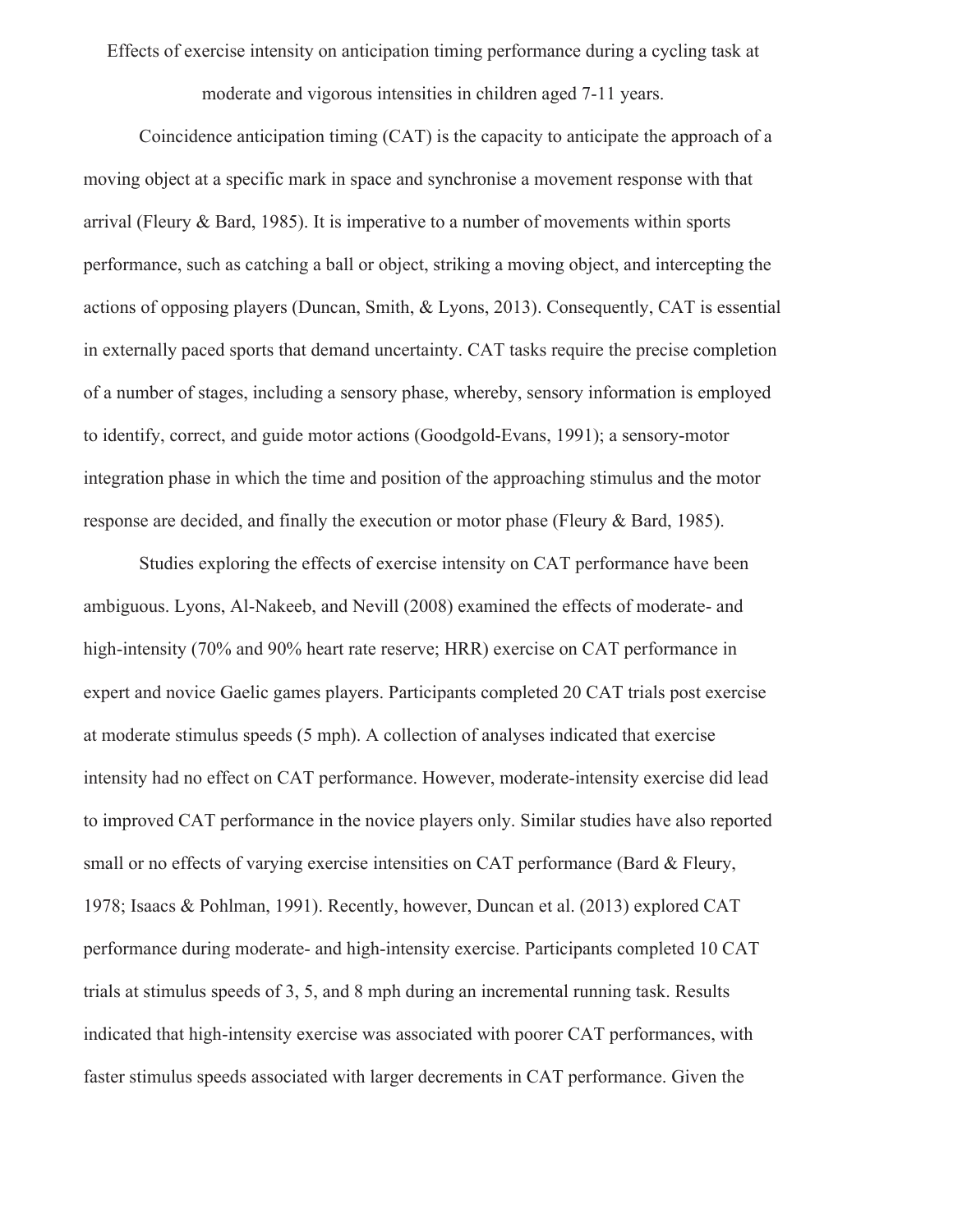scarce number of studies that have explored the effects of different exercise intensities on coincidence anticipation performance, additional research is required to provide a more complete understanding of exercise intensity and CAT performance (Lyons et al., 2008).

A critical element underpinning the observed equivocal findings may be the timing of the performance task. In some studies (Al-Nakeeb & Lyons, 2007, Duncan et al., 2013, & Issacs & Pohlman, 1991), CAT performance and exercise were performed concurrently, whereas in others (Lyons et al., 2008) performance was assessed post-exercise. During exercise, a reduction in acetylcholine, potassium, adenosine triphosphate, phosphocreatine, and increases in muscle lactate will impede motor control; however, such biochemicals are rapidly replenished, and will quickly return to basal values (Davranche & Audiffren, 2004). As such, the timing of the CAT performance task may represent a pivotal element. Exploring performance during exercise once a steady state has been achieved has been recommended as a preferred method (Lyons et al., 2008). This suggestion is also congruent with broader research examining the effect of exercise on cognitive performance generally, where different effects are reported if cognitive performance is assessed during or immediately following exercise (Lambourne & Tomporowski, 2010).

Stimulus speed may also explain such discordant findings in the CAT literature. Although research has emphasised that stimulus speed should be a crucial consideration when exploring the effect of exercise on CAT performance (Fleury & Bard, 1985), some studies have utilised a single stimulus speed (Lyons et al., 2008). It has been shown that stimulus speed influences CAT performance (Duncan et al., 2013; Sanders, 2011); therefore, both the timing of performance task and stimulus speed requires careful consideration when conducting research of this nature.

Notably, the extant literature to date has only examined adult participants. This is despite the acquisition of CAT being critical to a number of perceptual-cognitive-motor tasks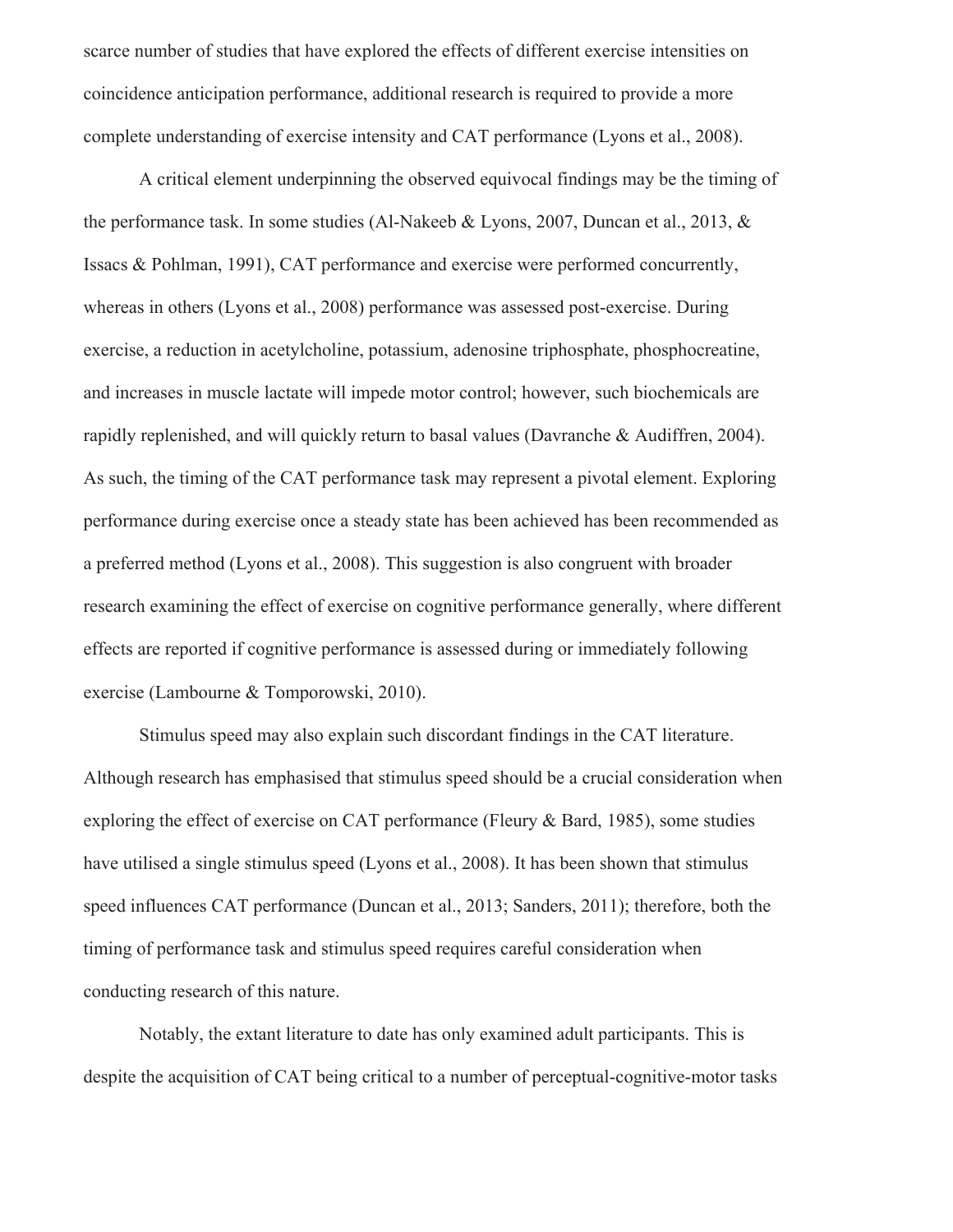during childhood such as catching and striking (Duncan et al., 2013). Coincidence anticipation skills also underpin the performance of some of the fundamental movement skills that are acquired in childhood and needed for participation in physical activity particularly those involving object control. Narrative and quantitative reviews have suggested that school age children may derive cognitive benefits from chronic physical activity participation as well as single, acute bouts of exercise (Hillman, Erickson, & Kramer, 2008; Sibley & Etnier, 2003; Tomporowski, 2003). The data demonstrating acute effects of exercise on cognitive performance in adolescents is growing, and suggestive of a beneficial effect (Cooper, et al., 2016; Hillman, et al., 2008), yet data pertaining to the effect of exercise, and exercise intensity specifically on cognitive performance in children remain under examined. Research by Duncan and Johnson (2014) has reported that moderate but not vigorous intensity cycling improved reading, and that moderate and vigorous intensity cycling enhanced spelling performance but impaired arithmetic. They suggested that exercise selectively benefits cognition in children but further research was needed examining different tasks other than academic performance. To date, no study has examined the effect of an acute bout of exercise on CAT performance in children; thus, the extension of the findings within the adult populations to children is speculative. However, given the observed physical activity benefits, an acute exercise effect on CAT performance may be likely.

Although no research has explored the effect of exercise on CAT performance in children, some studies have used a prediction motion paradigm to investigate coincidencetiming, at rest, in children (e.g., Benguigui, Broderick, Baurès, & Amorim, 2008; Benguigui. Broderick, & Ripoll, 2004; Keshavarz, Landwehr, Baurès, Oberfeld, Hecht, & Benguigui, 2010). Within this task, participants are presented with a moving object that is occluded before reaching the participant or a specified position. The participant is instructed to deliver a response (e.g., press a button) that will coincide momentarily with the moving objects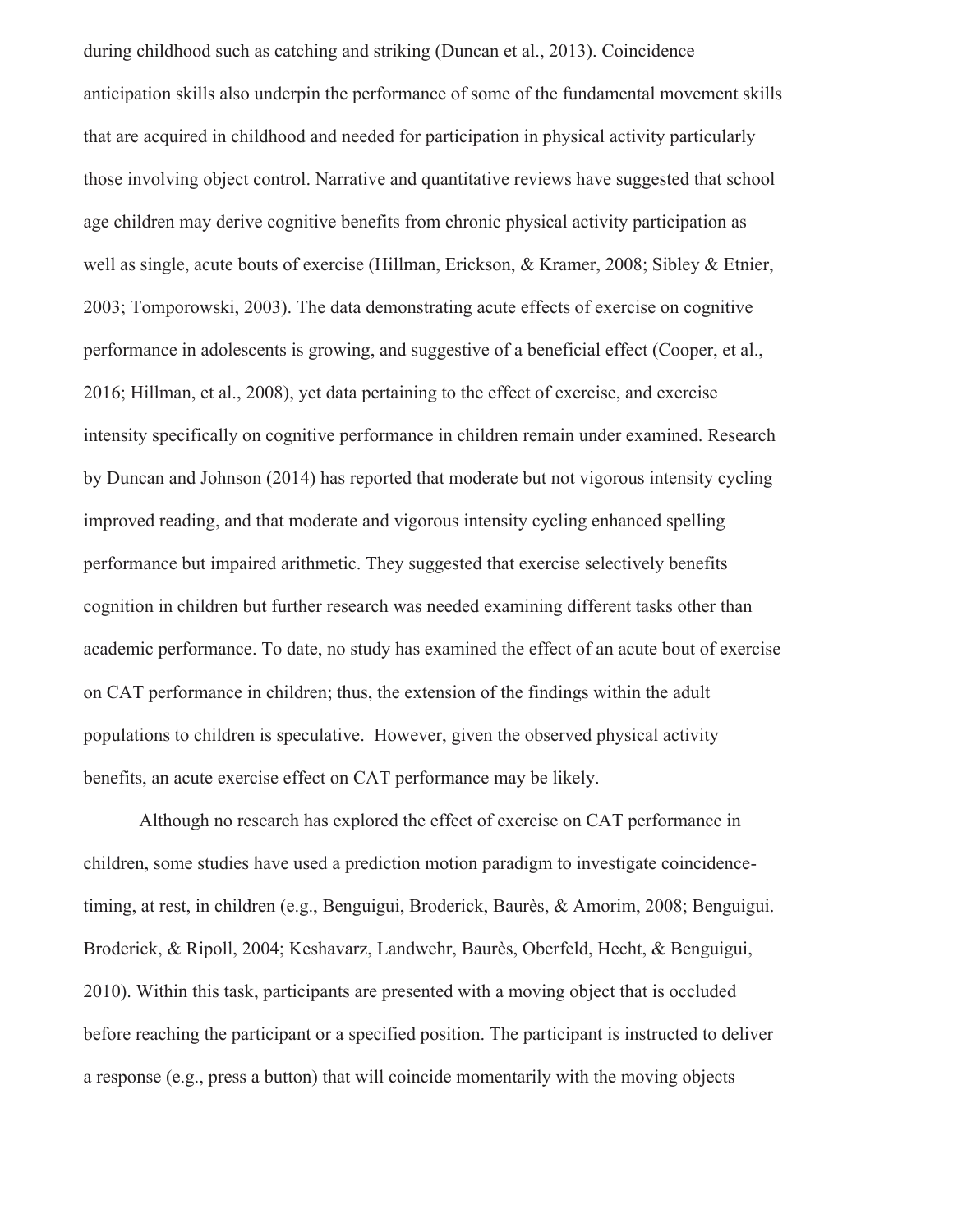immediate arrival at the participant or specified position (Benguigui et al., 2008). Results have indicated that errors in estimations increase with occluded time (when the occlusion is greater than 200 milliseconds) and with decreasing age (Benguigui et al., 2004; Benguigui et al., 2008). Although such studies have not used a CAT task per se, prediction motion tasks utilise short occlusion times that are under the visuo-motor threshold, therefore, such tasks correspond strongly to a CAT task. Given that young children appear to struggle synchronising their response with a moving object, an acute bout of exercise may well benefit CAT performance.

Extending the literature above, the aims of this investigation were (1) to explore CAT performance before, during, and immediately following moderate- and vigorous-intensity exercise in children, and (2) to examine whether the effects of moderate- and vigorousintensity exercise on CAT performance vary with increasing stimulus speeds. We hypothesized that CAT performance would be improved during moderate-intensity exercise but inhibited during high-intensity exercise (Duncan et al., 2013; Lyons et al., 2008). Finally, we hypothesized that CAT performance would be poorer at higher stimulus speeds (Duncan et al., 2013; Sanders, 2011).

#### **Methods**

## **Participants**

A power calculation (G\*Power version 3.1; Faul, Erdfelder, Lang, & Buchner, 2007) with power =  $0.80$ ,  $\alpha$  = .05, and the 'as in SPSS' effect size selected, indicated a minimum sample size of  $N = 22$  would be sufficient to detect a medium effect size (.50), which is typical of previous CAT performance studies (e.g., Duncan, Stanley, Smith, Price, & Leddington Wright, 2015). Our sample consisted of 24 children (18 males, 6 females) aged 7- 11 years (*M* age = 9, 95% CI [7.53, 9.01]).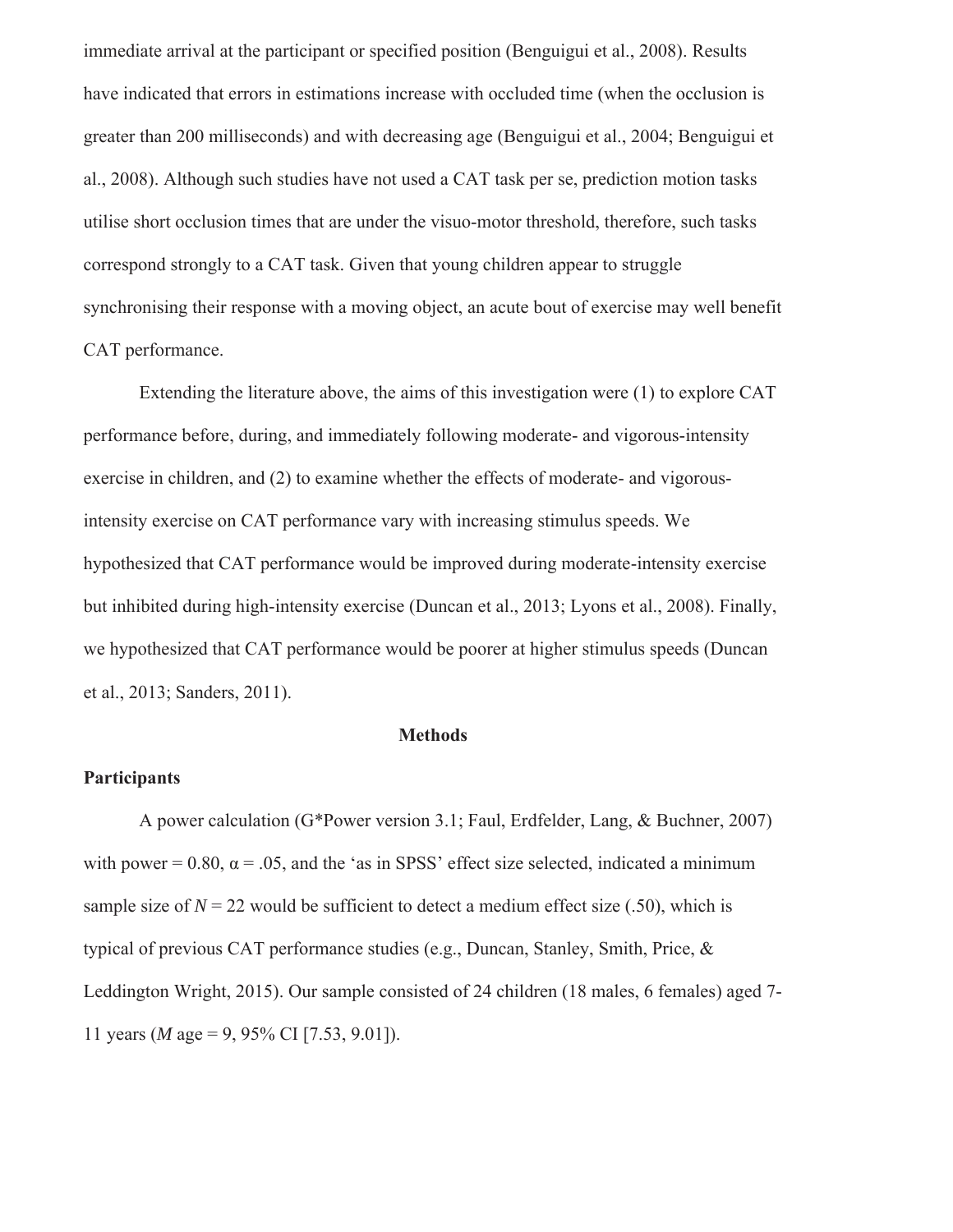Following approval from a university ethics committee, parental informed consent and child consent, legal guardians completed a healthy history questionnaire, reporting that their child was free of neurological disease, cognitive impairment, attentional disorders, and physical disabilities. Children were not given any inducement to participate. Descriptive data for the sample are presented in Table 1.

#### **Protocol**

 The study used a repeated-measures design whereby participants undertook two visits to the laboratory. All visits occurred at the same time of day. In the first session, participants had their height (cm) and body mass (kg) assessed using a Stadiometre and weighing scales (Seca Instruments, Frankfurt, Germany) and were fitted with a heart rate monitor (Polar RS400, Polar Electro Oy, Kempele, Finland). Resting heart rate (HR) was recorded for 5 minutes in a supine position. Recognising that the traditional 220-age equation to estimate HRmax overestimates exercise HR, HRmax was estimated using the Tanaka, Monahan, and Seals (2001) equation as this more effectively accounts for age related changes in HRmax and has been recommended for us by prior studies (Robergs & Landwehr, 2002). Exercise intensities of 50% (moderate) and 75% (vigorous) of maximal HRR (Karvonen & Vuorimaa, 1988) were then calculated, and used in the subsequent experimental trials. In the present study, HRR values of 50% and 75% were employed as threshold values to denote moderate and vigorous physical activity, respectively. A HRR value of 50% compares to a brisk walk (Ridgers, Stratton, Clark, Fairclough, & Richardson, 2006), whereas a HRR value of 75% compares to a measure of vigorous physical activity, as this intensity may increase cardiorespiratory fitness in children (Praikh & Stratton, 2011). Both also represent recommended intensities of physical activity for health benefits in children (Ridgers et al., 2006).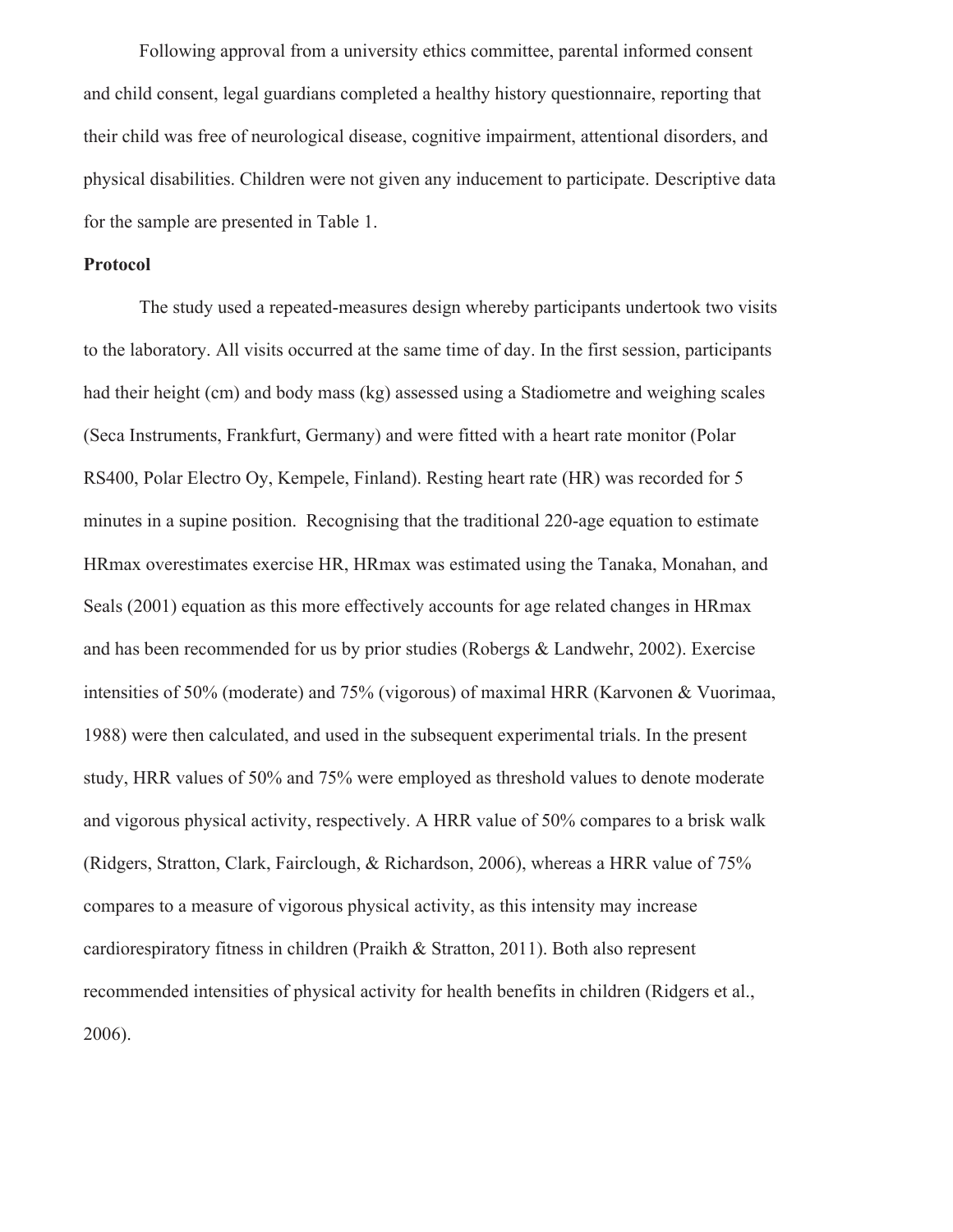Participants then completed two experimental conditions: moderate intensity and vigorous intensity exercise (one condition per day/visit). Conditions were counterbalanced and separated by at least 24 hours. The experimental sessions consisted of 15 minutes of aerobic exercise on a cycle ergometer (Corvial Pediatric, Lode B.V., Netherlands) at 50% and 75% of maximal HRR for moderate and vigorous conditions, respectively. This duration was chosen as it ensures the exercise is at steady state. Also, meta regression analysis by Lambourne and Tomporowski (2010) suggested that exercise durations of less than 10 minutes may result in negative effects on cognition due to dual task interference, common at the onset of exercise, which may not be truly representative of the effects of exercise on cognition. The 15-minute duration employed ensures that metabolic demands of exercise, which may influence cognitive performance, as suggested by Dietrich's (2003) hyperfrontality hypothesis are accounted for. Heart rate was monitored during all experimental trials. Cycling resistance was modified throughout to ensure that HRR remained at the correct intensity, as has been the case in similar studies (e.g., Duncan & Johnson, 2014).

Participants completed measures of CAT immediately before, during: at 7 minutes 30 seconds, and immediately following both experimental cycling tasks. Participants performed five trials on the CAT task at stimulus speeds of 5 and 8 mph. The rationale for the choice of stimulus speeds was based on prior work, which had determined a stimulus speed of 5 mph as 'intermediate' (Duncan et al., 2013; Lyons et al., 2008). In order to explore the effect of varying stimulus speed, the stimulus speed of 8 mph was selected to represent a 'fast' speed, similar to previous work (Lobjois, Benguigui, & Bertsch, 2006). Presentation of stimulus speeds was counterbalanced.

The Basin Anticipation Timer (Model 35575, Lafayette, USA) was positioned vertically in front of the cycle ergometer. This enabled participants to complete the CAT trial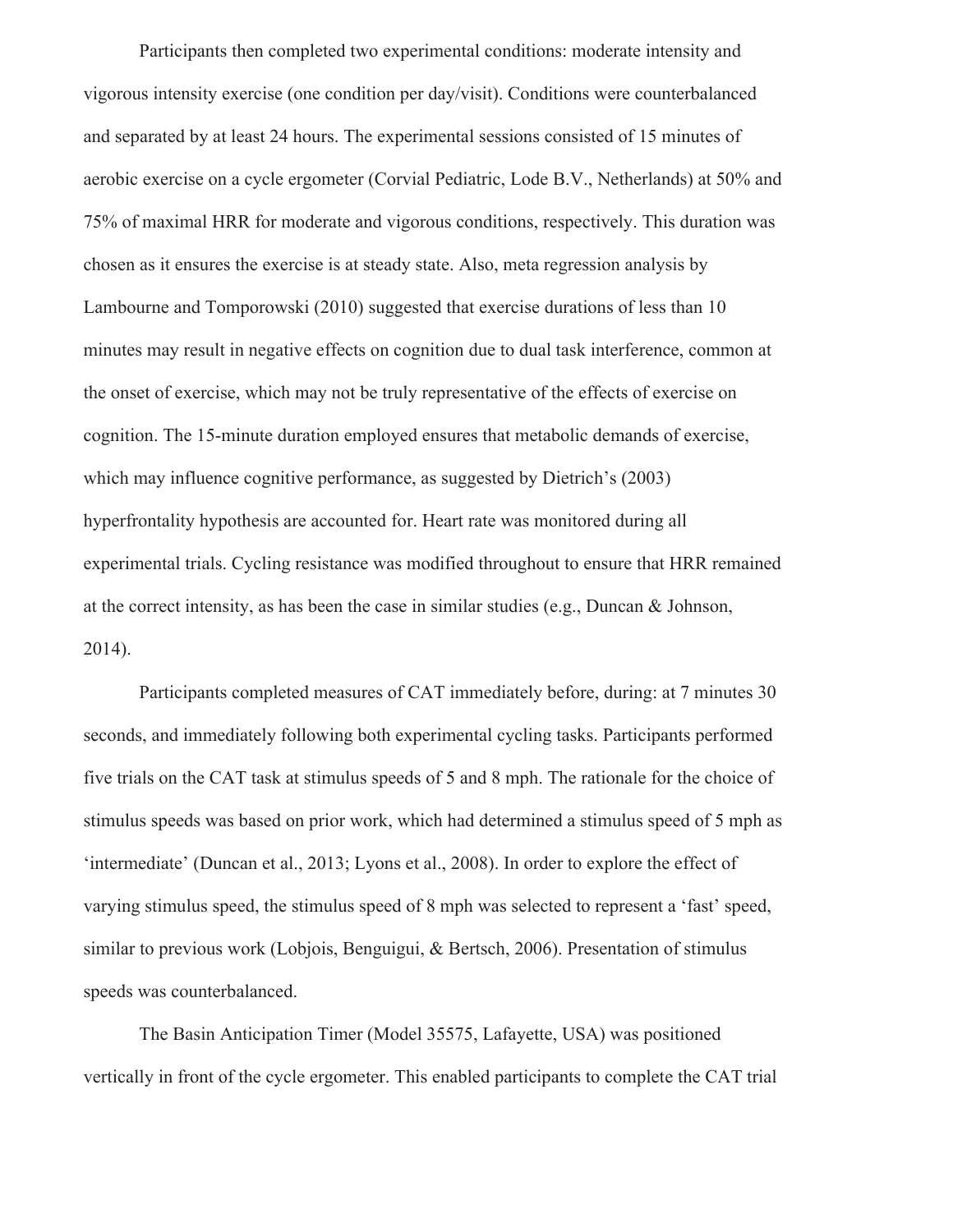during the experimental cycling tasks (at 7 minutes 30 seconds) whilst cycling. Participants completed the CAT trials immediately before and after the experimental cycling tasks whilst stationary on the cycle ergometer. Prior to each experimental trial, each participant was familiarised with the Basin Anticipation timer and had five practice attempts at the stimulus speed used in the present study. Three sections of runway (2.24 m) were mounted onto the cycle ergometer. The sequentially lighted LED lamps, which were facing the participant, illuminated in a linear pattern with movement occurring from top to bottom, with light number 13 as the target. For each trial, scores were recorded in milliseconds (ms) and whether the response was early or late. The start and end speeds remained constant at 5 and 8 miles h<sup>-1</sup> for all trials. To reduce the likelihood that the participant could internally time the trial, cue delay (visual warning system) was set as random on the timer with a minimum delay of one second and a maximum delay of 2 seconds (Duncan et al., 2013). For each trial, the signal was initiated by the experimenter. The participant was asked to press a trigger button, with their dominant hand, as close to the arrival time of the stimulus at the target location as possible. This is congruent with other research which has examined CAT during exercise (Duncan et al., 2013; Duncan et al., 2015).

 Each participant's raw scores across each of the stimulus speeds were summarised into three error scores as a way of generating the dependent variables. This is consistent with previous recognised protocols using CAT (Duncan et al., 2013; Duncan et al., 2015; Isaacs & Pohlman, 1991; Lyons et al., 2008; Sanders, 2011). First, *constant error* represents the temporal interval (milliseconds) between the arrival of the visual stimulus and the end of the participant's motor response. It signifies the mean response of the participant and the direction of error (i.e., early or late). Second, *variable error* was the participant's standard deviation from their mean response, and symbolises the variability/inconsistency of responses (Lyons et al., 2008). However, as variable error signifies the standard deviation from the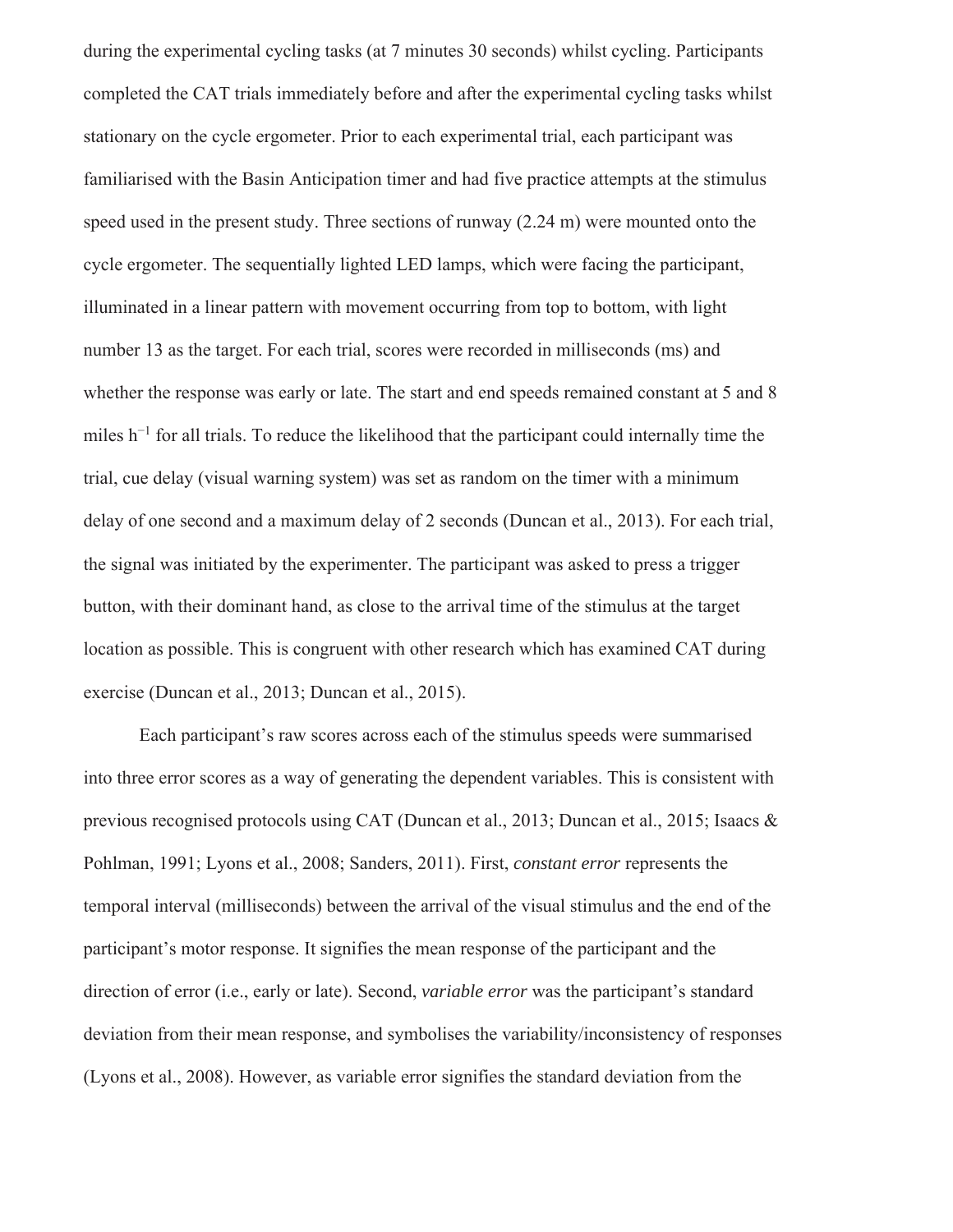mean, the data are positively skewed (all the values are positive). Therefore, the data set were log transformed as log-transforming data in this way has been shown to overcome skewness in previous work (Lyons et al., 2008). Third, *absolute error* was the value of each raw score discounting whether the response was early or late. Absolute error provides the best depiction of both the individual and combined effects of task characteristics as a whole (Sanders, 2011), and therefore represents the most popular reported CAT outcome variable within the literature (Lyons et al., 2008; Sanders, 2011). Similar to variable error, the data for absolute error were skewed, therefore the data was log transformed akin to previous research (Lyons et al., 2008).

## **Data Analysis**

To evaluate the effects of exercise intensity on CAT performance before, during, and immediately after the cycling task, a 2 (intensity) x 3 (time) repeated measures Analysis of Variance (ANOVA) was employed. Where significant differences were found, LSD post hoc pairwise comparisons were used to determine where the differences lay. Estimates of epsilon were used to test the assumption of sphericity. Epsilon estimate values were all close to 1, therefore, sphericity was not violated. The generalised eta squared statistic  $(\eta G^2)$ , a measure of effect size, was reported to allow comparisons with other studies. In addition, the omegasquared  $(\omega^2)$  statistic, a measure of effect size, was presented to provide an indication of the variance explained by the condition. The Statistical Package for Social Sciences (SPSS, Version 24, Chicago, IL, USA) was used for all analysis and statistical significance was set, a priori, at  $p = 0.05$ .

## **Results**

Mean [95% CI] of constant error, variable error, and absolute error (secs) at stimulus speeds of 5 and 8 mph before, at 7 minutes 30 seconds during, and immediately after the cycling task at 50% and 75% HRR are presented in Table 2. Results revealed that for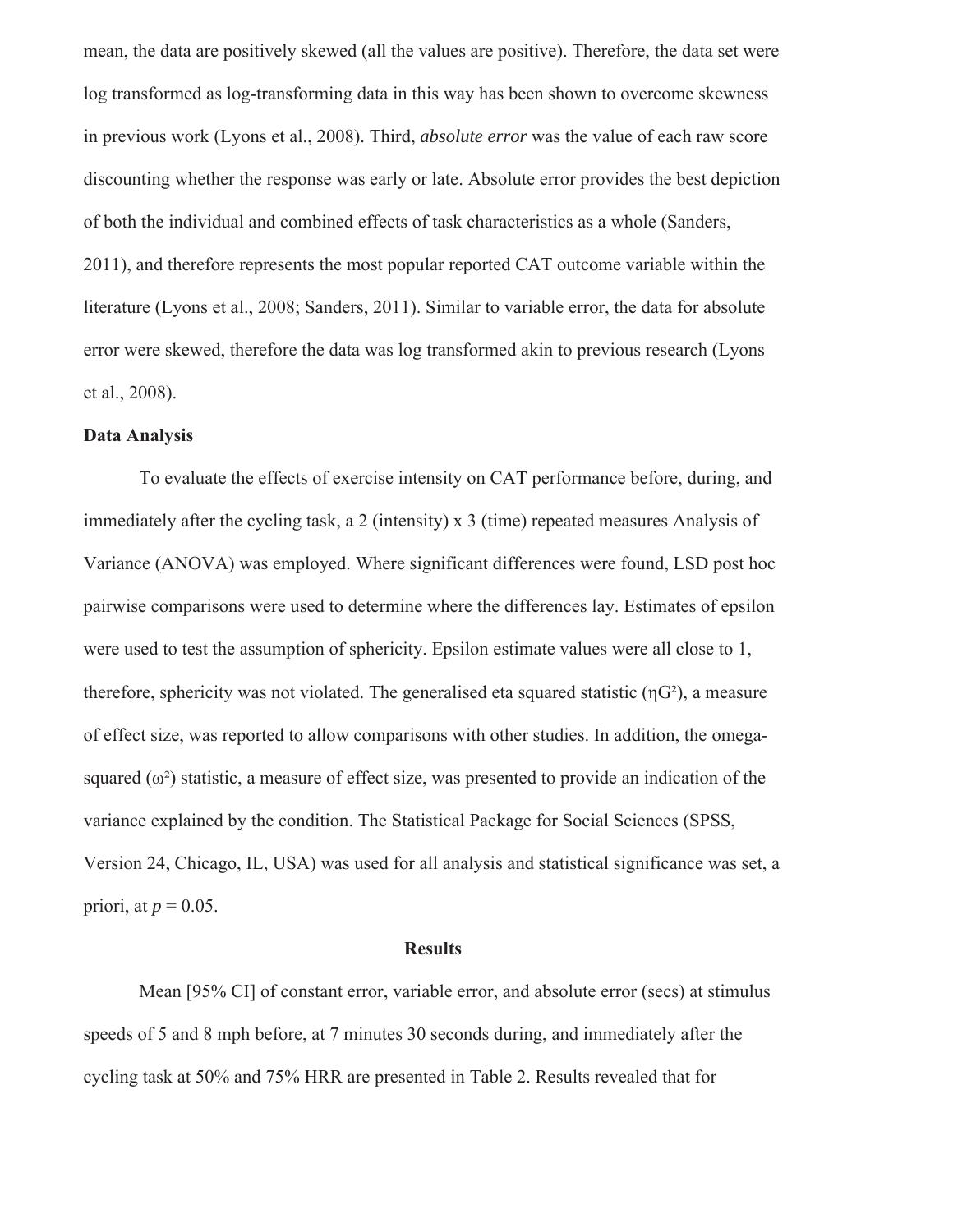constant error there was no significant main effect for time  $F(2,45) = 0.021$ ,  $p = 0.979$ ,  $pG^2 =$ 0.881,  $\omega^2 = 1.754$ ) or experimental condition  $(F(1,23) = 0.121, p = 0.731, \eta G^2 = 0.000, \omega^2 = -1.754$ 0.001), or interaction effect between experimental condition and time  $(F(2, 46) = 1.100, p =$ 0.342,  $\eta$ G<sup>2</sup> = 0.003,  $\omega$ <sup>2</sup> = 0.002,) at the 5mph stimulus speed (Figure 1). At the 8 mph stimulus speed, the results revealed that there was no significant main effect for time *F*(2,46)  $= 1.081, p = 0.348, \eta G^2 = 0.005, \omega^2 = 0.003$  or experimental condition ( $F(1,23) = 1.372, p = 1.372$ ) 0.253,  $\eta$ G<sup>2</sup> = 0.005,  $\omega$ <sup>2</sup> = 0.002), or interaction effect between experimental condition and time  $(F(2,46) = 0.158, p = 0.854, \eta G^2 = 0.002, \omega^2 = -0.003)$ .

Results revealed that for variable error there was a significant main effect for time, but that time explained only a limited proportion of the variance  $F(2,46) = 4.021$ ,  $p = 0.025$  $\eta$ G<sup>2</sup> = 0.057,  $\omega$ <sup>2</sup> = 0.097). The LSD post hoc pairwise comparison indicated that variable error was significantly lower prior to exercise compared to during the cycling task at the 5mph stimulus speed  $(p = 0.032)$ . However, there was no significant main effect for experimental condition  $(F(1,23) = 0.616, p = 0.440, \eta G^2 = 0.008, \omega^2 = -0.005)$ , or interaction effect between experimental condition and time  $(F(2,46) = 1.615, p = 0.210, \eta G^2 = 0.015, \omega^2$  $= 0.009$ ) at the 5mph stimulus speed (Figure 2). At the 8 mph stimulus speed, the results revealed that there was no significant main effect for time  $F(2,46) = 1.717$ ,  $p = 0.191$ ,  $pG^2 =$ 0.043,  $\omega^2 = 0.060$ ) or experimental condition  $(F(1,23) = 0.554, p = 0.464, \eta G^2 = 0.011, \omega^2 = -$ 0.007), or interaction effect between experimental condition and time  $(F(2, 46) = 0.460, p = 0.460)$ 0.634,  $\eta$ G<sup>2</sup> = 0.012, ω<sup>2</sup> = -0.005).

Results revealed that for absolute error there was no significant main effect for time  $(F(2,46) = 0.461, p = 0.633, \eta G^2 = 0.003, \omega^2 = -0.001)$  or experimental condition  $(F(1,23))$ 0.079,  $p = 0.782$ ,  $\eta$ G<sup>2</sup> = 0.001,  $\omega$ <sup>2</sup> = -0.009) at the 5 mph stimulus speed. However, there was a significant interaction effect between experimental condition and time, but that interaction explained only a limited proportion of the variance  $(F(2,46) = 3.967, p = 0.026, \eta G^2 = 0.030,$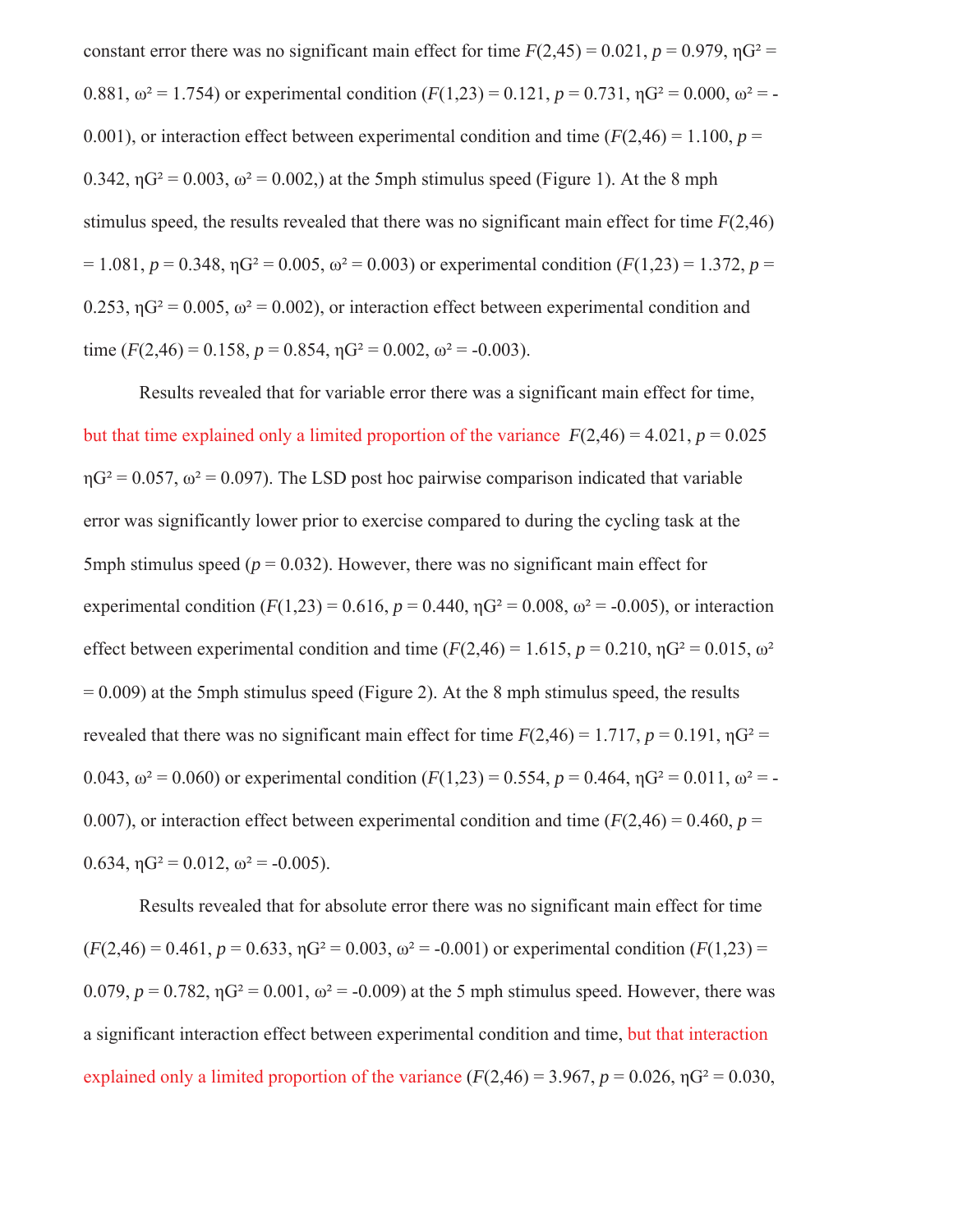$\omega^2$  = 0.026), at the 5 mph stimulus speed (Figure 3). The LSD post hoc pairwise comparison indicated that a higher absolute error during the cycling task at vigorous intensity exercise (75% HRR) compared to moderate intensity exercise (50% HRR) appeared to be driving the differences ( $p = 0.065$ ). At the 8 mph stimulus speed, the results revealed that there was no significant main effect for time  $F(2,46) = 0.094$ ,  $p = 0.910$ ,  $qG^2 = 0.001$ ,  $\omega^2 = -0.010$ ) or experimental condition  $(F(1,23) = 0.006, p = 0.938, \eta G^2 = 0.000, \omega^2 = -0.007)$ , or interaction effect between experimental condition and time  $(F(2,46) = 0.531, p = 0.591, \eta G^2 = 0.005, \omega^2$  $= 0.000$ ).

Three, 2 (intensity) x 2 (speed) x 3 (time) repeated measures ANOVA's were also conducted to investigate the effects of exercise intensity on CAT performance before, during, and immediately after the cycling task for constant error, variable error, and absolute error. However, no differences were evident (all  $p > 0.05$ ).

# **Discussion**

This is the first study to examine the effect of exercise intensity on CAT performance in children. The results suggest that 15 minutes cycling based exercise does influence CAT performance in children aged 7-11 years. For absolute error, the speed of stimulus also appeared to influence CAT performance. At moderate intensity cycling exercise, CAT performance was improved during and immediately after exercise compared to rest. However, during vigorous intensity cycling exercise, CAT performance was reduced (i.e., error scores were larger) during and immediately after exercise compared to rest. These findings were only found when the stimulus speed was moderate in nature (i.e., 5 mph). Furthermore, the results suggest that we failed to reject the null hypothesis, which indicates that no changes in CAT performance as a consequence of exercise intensity were observed when the stimulus speed was considered fast (i.e. 8 mph).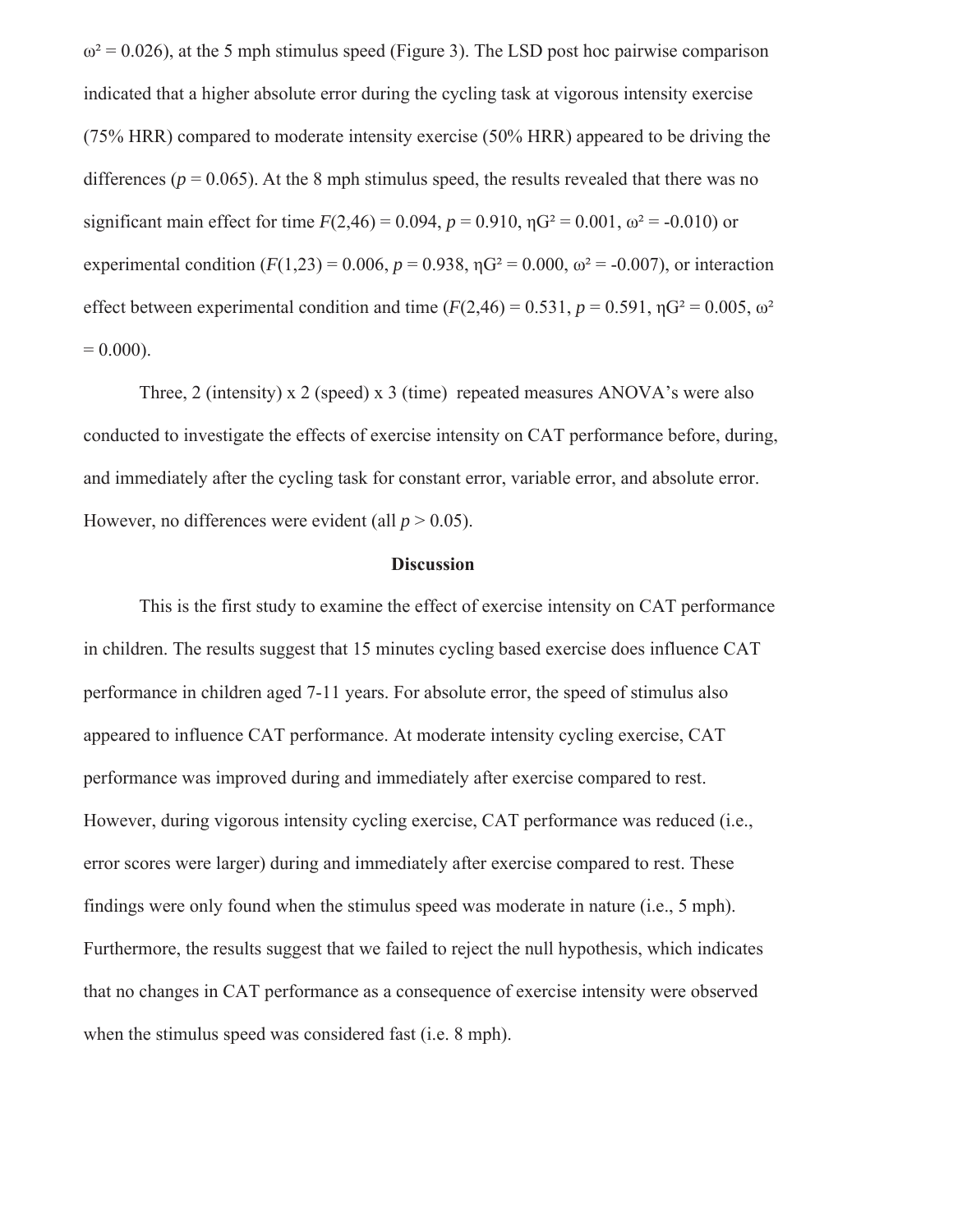Given the paucity of research examining the effect of exercise intensity on anticipation timing in children it is difficult to draw direct comparisons to previously published work. However, the findings of the current work do align with prior studies using an adult population by Lyons et al. (2008), Duncan, et al. (2013) and Isaacs and Pohlman (1991). These aforementioned studies all documented improved CAT performance either during (Duncan et al., 2013) or following (Lyons et al., 2008; Isaacs and Pohlman, 1991) moderate intensity exercise. It has been suggested that exercise intensity that is moderate in nature may elicit optimal levels of CNS arousal (Chmura, Nazar, & Kaciuba-Uścilko, 1994; McMorris & Graydon, 2000) which, among other performance indicators, improves reaction time. Åstrand, Rodahl, Dahl, and Strømme. (2003) further add that moderate intensity exercise is beneficial to performance due to increased blood flow to the brain, warming up of the musculature, and increased speed of nerve transmission within the PNS. Such an explanation may apply in the current study as the 50% HRR condition may have led to an increase in general activation, which subsequently enhanced CAT performance. Conversely, it is possible that the increased dual demand of responding to the timing task and continuing to cycle during the vigorous intensity condition resulted in the children being unable to satisfactorily meet both demands with error scores being larger. In the current study the cycling cadence needed to be maintained at each intensity, thus, when intensity was higher (e.g., more difficult task demand), and resource availability cannot meet resource demands, performance on the second task may be likely to decline (Beurskens & Bock, 2012). Although this has previously not been documented in children, in some ways this suggestion is not surprising. This is because an increase in dual task-costs occurs mainly in tasks requiring visual processing on information (as in the CAT task), and errors tend to be higher when task difficulty is greater when managing two tasks (as when cycling at vigorous intensity and attending to the CAT task; Menant, Sturnieks, Brodie, Smith, & Lord, 2014).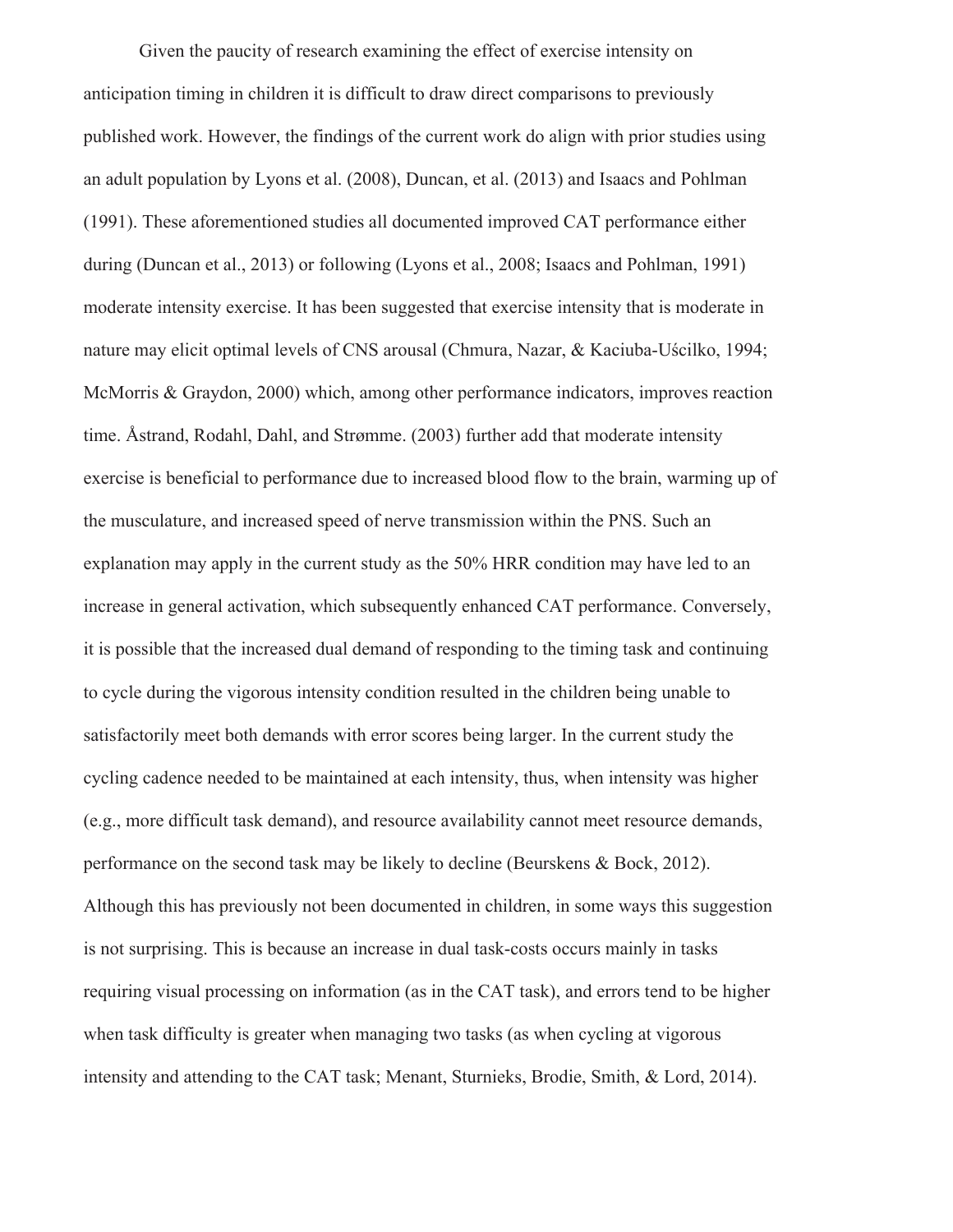These suggestions are, however, speculative as assessment of CNS arousal or blood flow to the brain is difficult to assess in children during exercise.

The magnitude of differences (drawn from the inferential statistics), seen between exercise intensities in the present study also needs to be contextualised. The differences found in the present study are similar to those reported by Lyons et al. (2008) and Duncan et al. (2013) in adults. They are also commensurate with durations reported for timing of catching (or not catching) actions when stimuli are sighted (Savelsbergh & van der Kamp, 2000) and as such, the differences reported here may be considered as meaningful in the context of CAT.

Despite this, any differences in timing error were only evident when stimulus speed was 5 mph. When stimulus speed was 8 mph, there was no significant effect of exercise intensity on CAT timing performance. The rationale for the choice of stimulus speeds was based on prior work in adults which has determined a stimulus speed of 5 mph as 'intermediate' (Lyons et al., 2008; Duncan et al., 2013) and 8 mph as 'fast' (Lobjois et al., 2006). The optimal stimulus speed to assess coincidence anticipation timing is not known (Sanders, 2011) and it may be that the fast stimulus speed used in the current study was not sensitive enough for children to accurately respond too. Future work documenting 'typical' anticipation timing stimulus speeds in children would therefore be welcome, and would provide a robust guide as to which stimulus speeds may be more sensitive when assessing CAT in paediatric populations.

It is also important to note that the exercise intensities selected in the current study of 50% HRR and 75% HRR were chosen to reflect recognised thresholds for moderate and vigorous physical activity in children (Parikh & Stratton, 2011). These exercise intensities reflect thresholds related to health benefits in governmental guidelines for children's physical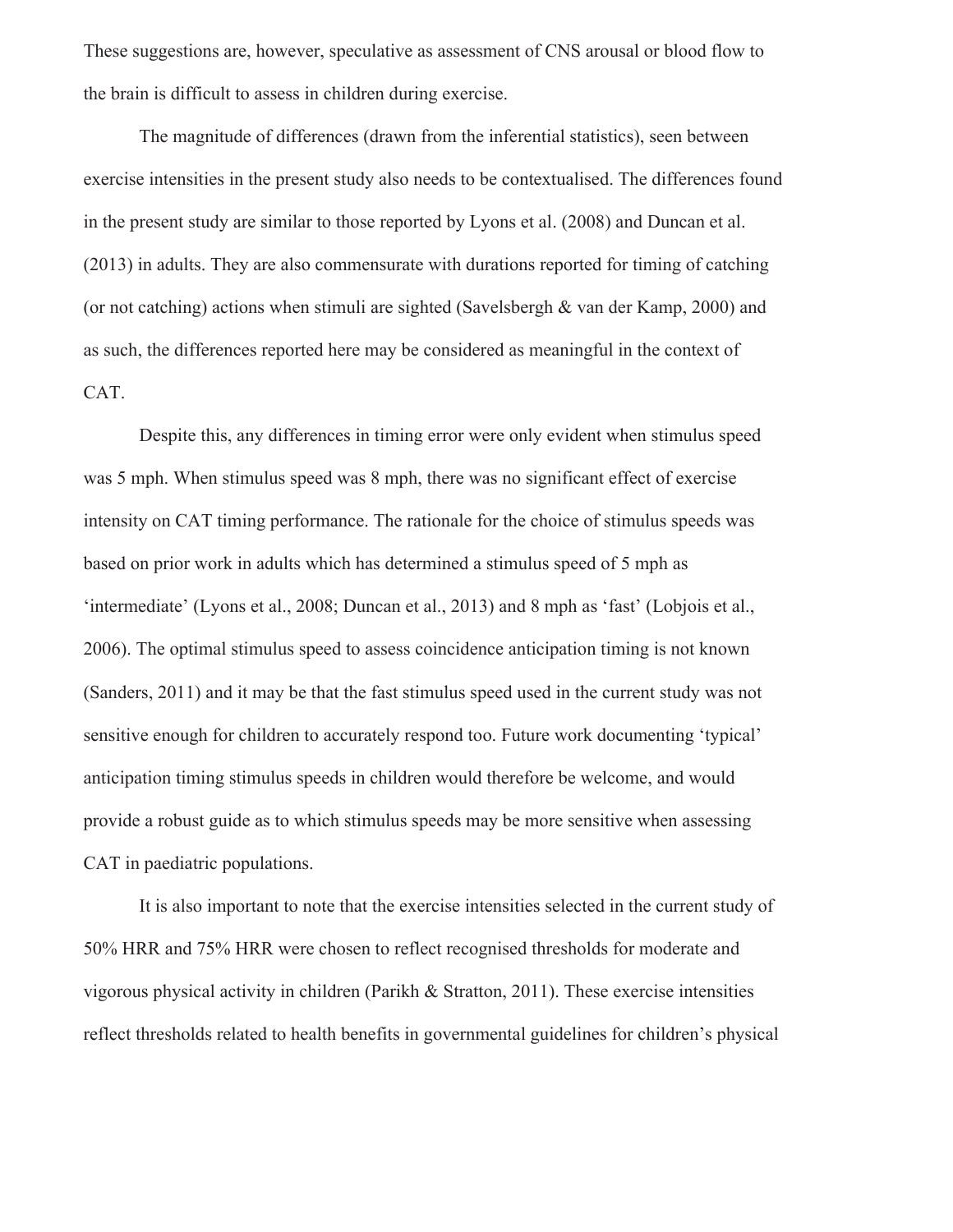activity. As a consequence, the protocol employed in the current study sought to examine exercise intensities that were ecologically valid.

Moreover, the results suggest that for variable error, there was a greater variability in CAT responses during and immediately post the cycling task, compared to just before exercise, irrespective of intensity of exercise. It seems that the anticipation scores were somewhat 'noisier' especially during the cycling task. This may be due to an increase in dualtasks costs, which arises when individuals are required to manage two branches of similar (e.g., visual) information (i.e., when cycling and attending to the CAT task in the present study), compared to when managing two tasks requiring different types of processing (e.g., one visual and one auditory; Duncan et al., 2015; Menant et al., 2014). Furthermore, the increased physiological requirements of the 15-minute cycling task, coupled with the increased cognitive demands of the CAT task, may have led to decrements in CAT performance, as changes in pedal frequency would not be possible when cycling at a set intensity (Duncan et al., 2015).

Despite the findings presented here, this study is not without limitation. By assessing CAT during exercise, we sought to build on prior recommendations (Lyons et al., 2008) that CAT should be assessed during rather than post exercise. The current study also built on suggestions made by Lyons et al. (2008) that using different stimulus speeds is required to better understand the effect of exercise on CAT. However, when this approach is used, it is possible that divided attentional mechanisms, rather than exercise intensity alone, is responsible for decreased performance (Isaacs & Pohlman, 1991). The differences in CAT seen across exercise intensities and stimulus speeds in the present study may therefore be a result of divided attention, rather than simply the exercise intensity alone. However, the switch-press response (largely a sensory-based response with a very small motor component) was deliberately chosen so as to consider this point. It is also important to note that although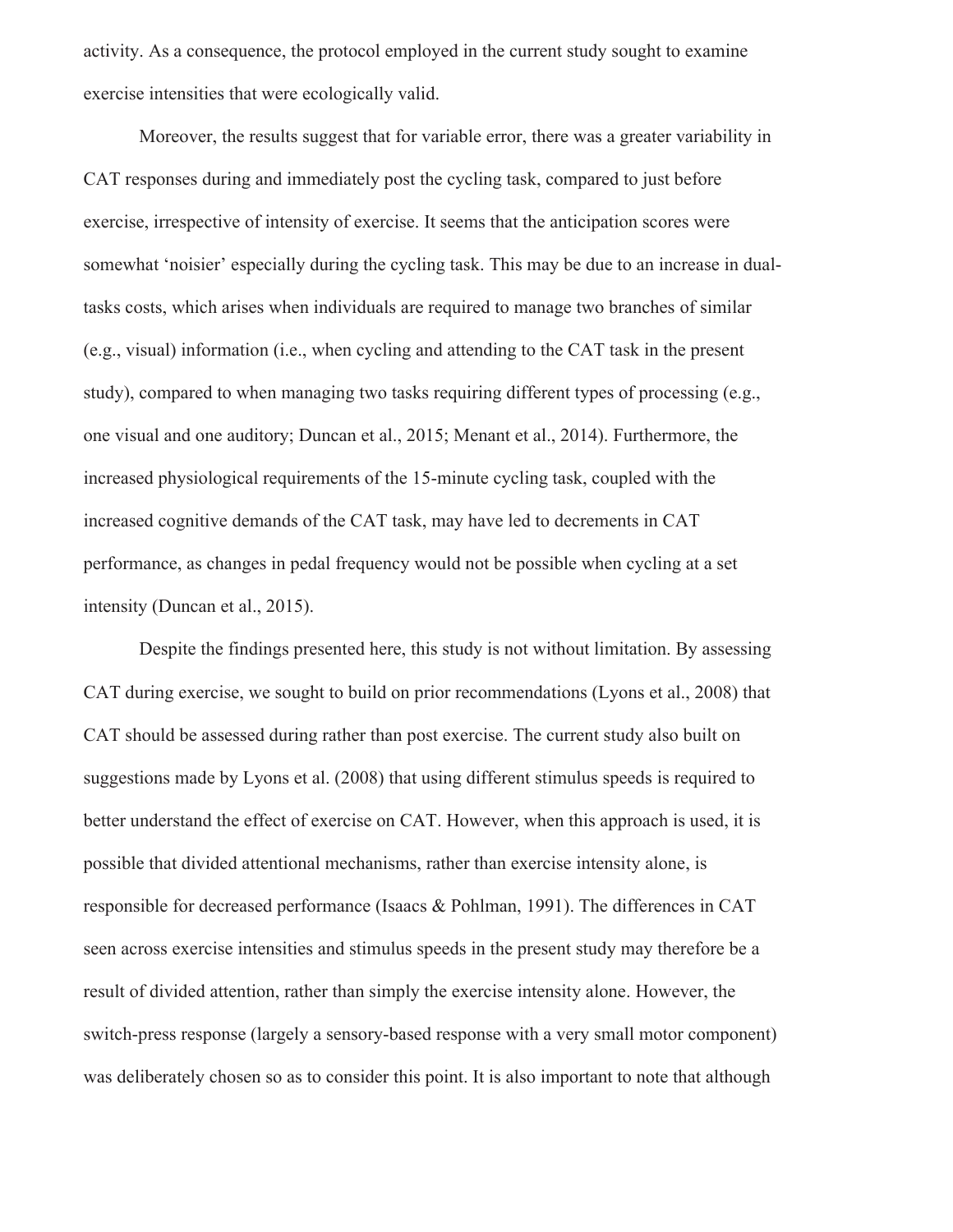allocation of treatment was concealed to participants, and heart rate and other forms of feedback (e.g., cadence, speed) were removed from participants' sight, it is not possible to ensure complete blinding during such experimental trials. In addition, it is possible that important main effects were masked when adding the additional factor of speed in the threeway ANOVA; this is because the main effect would essentially look at combined effects from the pooled data.

Furthermore, research that has utilised a prediction motion paradigm to investigate coincidence-timing, at rest, in children have shown that errors in estimations increase with declining age (e.g., Benguigui et al., 2008; Benguigui et al., 2004). In our study, we grouped children ranging from 7-11 years old; therefore, the cognitive and motor development could have been significantly different (Benguigui et al., 2008). This could have potentially hindered important differences in the CAT performance of the oldest and youngest child. Future research should explore the effect of exercise intensity on CAT performance in different age groups of children (e.g., 7, 10, and 13 years old).

#### **Conclusion**

Given the lack of research that has examined CAT specifically, and cognitive performance more generally, during exercise at different intensities, we are aware that the data presented here is exploratory. However, the present study provides important novel findings that 15 minutes cycling based exercise at moderate intensity, appears to improve anticipation timing during and immediately after exercise in children, but only when stimulus speeds are moderate in nature.

## **References**

Al-Nakeeb, Y., & Lyons, M. (2007). Performance of tasks with high demands on anticipation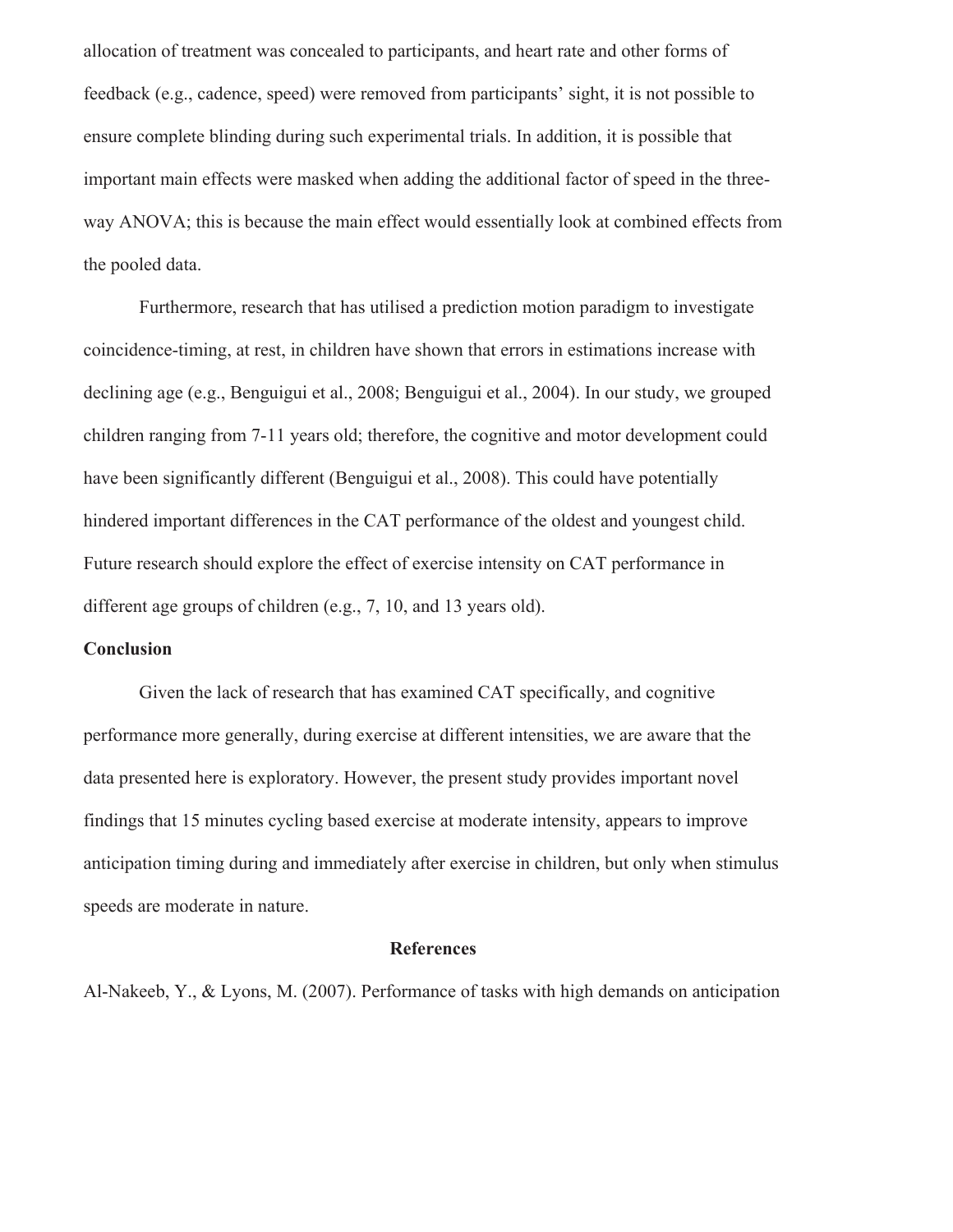and concentration under various conditions of physical exertion. In: Proceedings of the 12th Annual Congress of the European College of Sport Science, Jyvaskyla, Finland.

- Åstrand, P. O., Rodahl, K., Dahl, H. A., & Strømme, S. B. (2003). *Textbook of work physiology: physiological basis of exercise* (4<sup>th</sup> Ed.). Champaign Ill: Human Kinetics.
- Bard, C., & Fleury, M. (1978). Influence of imposed metabolic fatigue on visual capacity components. *Perceptual and Motor Skills, 47*, 1283-1287.
- Benguigui, N., Broderick, M. P., Baurès, R., & Amorim, M. A. (2008). Motion prediction and the velocity effect in children. *British Journal of Developmental Psychology, 26*, 389-407.
- Benguigui, N., Broderick, M. P., & Ripoll, H. (2004). Age differences in estimating arrivaltime. *Neuroscience Letters, 369*, 191-196.
- Beurskens, R. & Bock, O. (2012). Age-related deficits in dual-task walking: A review. *Neural Plasticity*, 131608.
- Chmura, J., Nazar, K., & Kaciuba-Uścilko, H. (1994). Choice reaction time during exercise in relation to blood lactate and plasma catecholamines thresholds. *International Journal of Sports Medicine, 15*, 172-176
- Cooper, S. B., Bandelow, S., Nute, M. L., Ding, K. J., Stannard, R. L., Morris, J. G., & Nevil, M. E. (2016) Sprint-based exercise and cognitive function in Adolescents. *Preventative Medicine Reports, 4,* 155-161.
- Davranche, K., & Audiffren, M. (2004). Facilitating effects of exercise on information processing. *Journal of Sport Science, 22*, 419-428.
- Davranche, K., Brisswalter, J., Radel, R. (2015) Where are the limits of the effects of exercise intensity on cognitive control? *Journal of Sport and Health Science, 4*, 56– 63.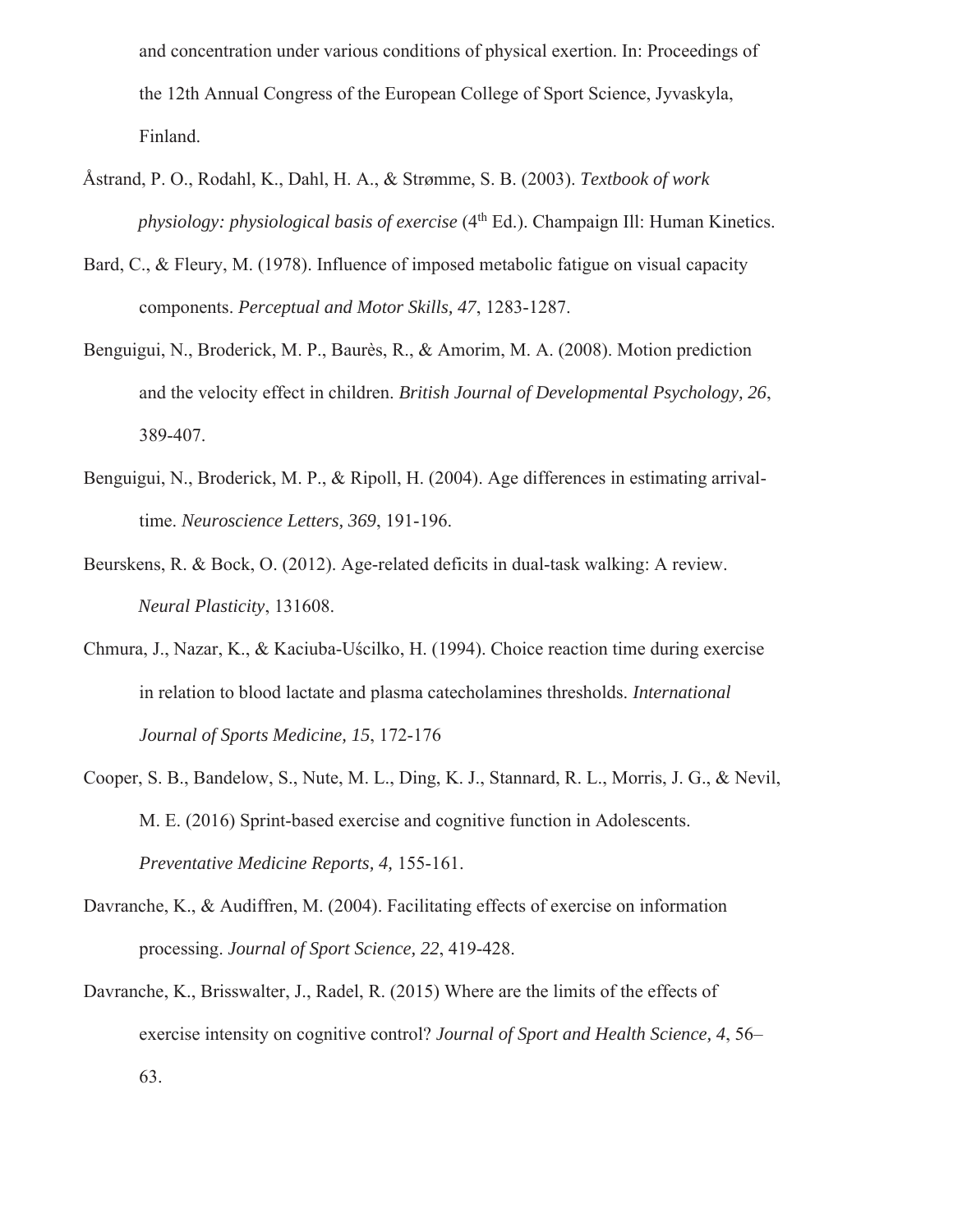- Dietrich, A. (2003.) Functional neuroanatomy of altered states of consciousness: The transient hypofrontality hypothesis*. Consciousness and Cognition, 12*, 231-256.
- Duncan, M., & Johnson, A. (2014). The effect of differing intensities of acute cycling on preadolescent academic achievement. *European Journal of Sport Science, 14*, 279- 286.
- Duncan, M., Smith, M., Lyons, M. (2013). The effect of exercise intensity on coincidence anticipation performance at different stimulus speeds. *European Journal of Sport Science, 13,* 559–566.
- Duncan, M., Stanley, M., Smith, M., Price, M. J., & Leddington-Wright, S. (2015). Coincidence anticipation timing performance during an acute bout of brisk walking in older adults: Effect of stimulus speed. *Neural Plasticity, 12*, 1-8.
- Faul, F., Erdfelder, E., Lang, A. G., Buchner, A. (2007). G\*Power 3: A flexible analysis programme for the social, behavioural, and biomedical sciences. *Behavior Research Methods, 39*, 175-191.
- Fleury, M., & Bard, C. (1985). Age, stimulus velocity and task complexity as determiners of coincident timing behaviour. *Journal of Human Movement Studies, 11*, 305-317.
- Goodgold-Evans, S. (1991). Cognitive strategies during coincident timing tasks. *Physical Therapy, 71*, 236-243.
- Hillman, C., Erickson, K. I., & Kramer, A. F. (2008). Be smart, exercise your heart: Exercise effects on brain and cognition. *Nature Reviews Neuroscience, 9,* 58-65.
- Isaacs, L. D., & Pohlman, R. L. (1991). Effects of exercise intensity on an accompanying timing task. *Journal of Human Movement Studies, 20*, 123-131.
- Karvonen J., & Vuorimaa, T. (1988). Heart rate and exercise intensity during sports activities. *Sports Medicine, 5,* 303-312.
- Keshavarz, B., Landwehr, K., Baurès, R., Oberfeld, D., Hecht, H., & Benguigui, N. (2010).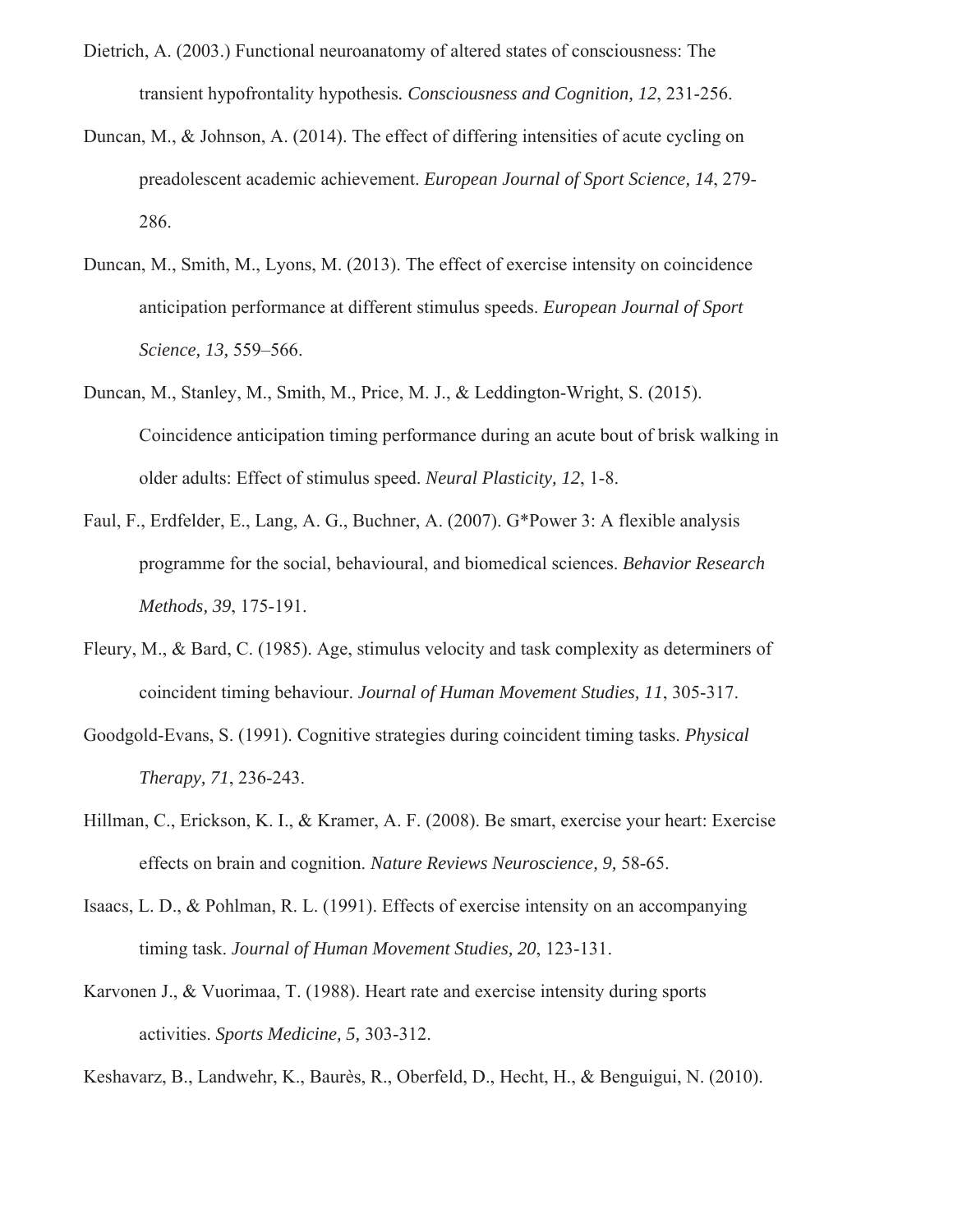Age-Correlated Incremental Consideration of Velocity Information in Relative Timeto-Arrival Judgments. Ecological Psychology, 22, 212-221.

- Lambourne, K., & Tomporowski, P. (2010). The effect of exercise-induced arousal on cognitive task performance: A meta-regression analysis. *Brain Research, 1341*, 12-24.
- Lobjois, R., Benguigui, N., & Bertsch, J. (2006). The effect of aging and tennis playing on coincidence-timing accuracy. *Journal of Aging and Physical Activity*, *14*, 75-98.
- Lyons, M., Al-Nakeeb, Y., & Nevill, A. (2008). The effect of moderate and high intensity fatigue on coincidence anticipation in expert and novice Gaelic games players. *European Journal of Sport Science, 8,* 205-216.
- McMorris, T., & Graydon, J. (2000). The effect of incremental exercise on cognitive performance. *International Journal of Sport Psychology, 31*, 66-81.
- Menant, J. C., Sturnieks, D. L., Brodie, M. A. D., Smith, S.T. & Lord, S.R. (2014). Visuospatial tasks affect locomotor control more than nonspatial tasks in older people. PLoS ONE 9(10): e109802.
- Parikh, T., & Stratton, G. (2011). Influence of intensity of physical activity on adiposity and cardiorespiratory fitness in 5-18 year olds. *Sports Medicine, 41*, 477-488.
- Ridgers, N. D., Stratton, G., Clark, E., Fairclough, S. G., & Richardson, D. G. (2006). Daytoday and seasonal variability of physical activity during school recess. *Preventative Medicine, 42,* 372-374.
- Robergs, R. A., & Landwehr, L. R. (2002). The surprising history of the HR max = 220-age equation. *International Journal of Exercise Physiology, 5,* 1-10.
- Sanders, G. (2011). Sex differences in coincidence anticipation timing (CAT): A review. *Perceptual and Motor Skills, 112*, 61-90.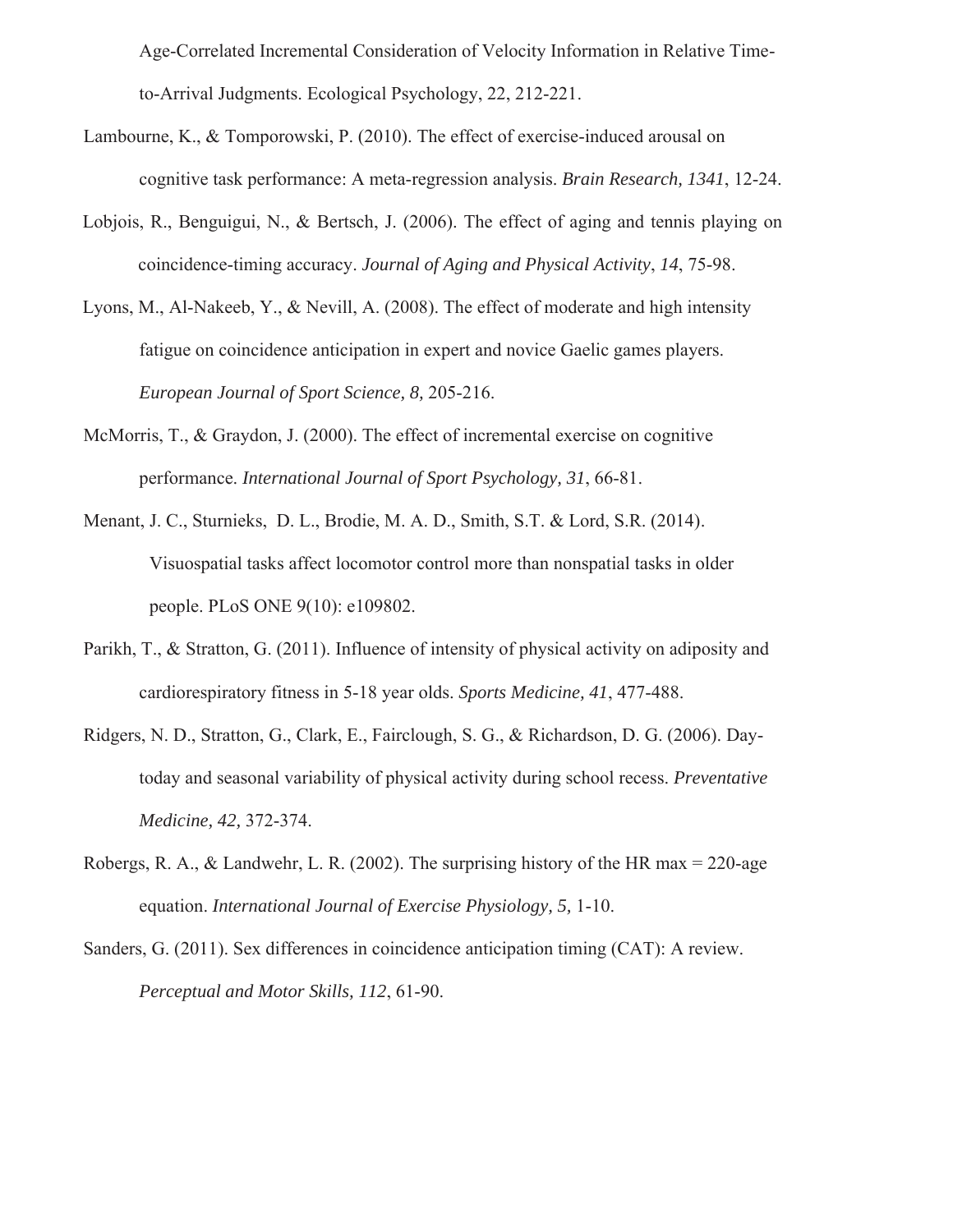- Savelsbergh, G. J. P., & van der Kamp, J. (2000). Adaptation in the timing of catching under changing environmental constraints. *Research Quarterly for Exercise and Sport*, 71, 195-200.
- Sibley, B. S., & Etnier, J. L. (2003). The relationship between physical activity and cognition in children: A meta-analysis. *Pediatric Exercise Science, 15,* 243-256.
- Tanaka, H., Monahan, K. D., & Seals, D. R. (2001). Age-predicted maximal heart rate revisited. *Journal of the American College of Cardiology, 37*, 153-156.

Tomporowski, P. D. (2003). Effects of acute bouts of exercise on cognition*. Acta Physiologica, 112*, 297-324.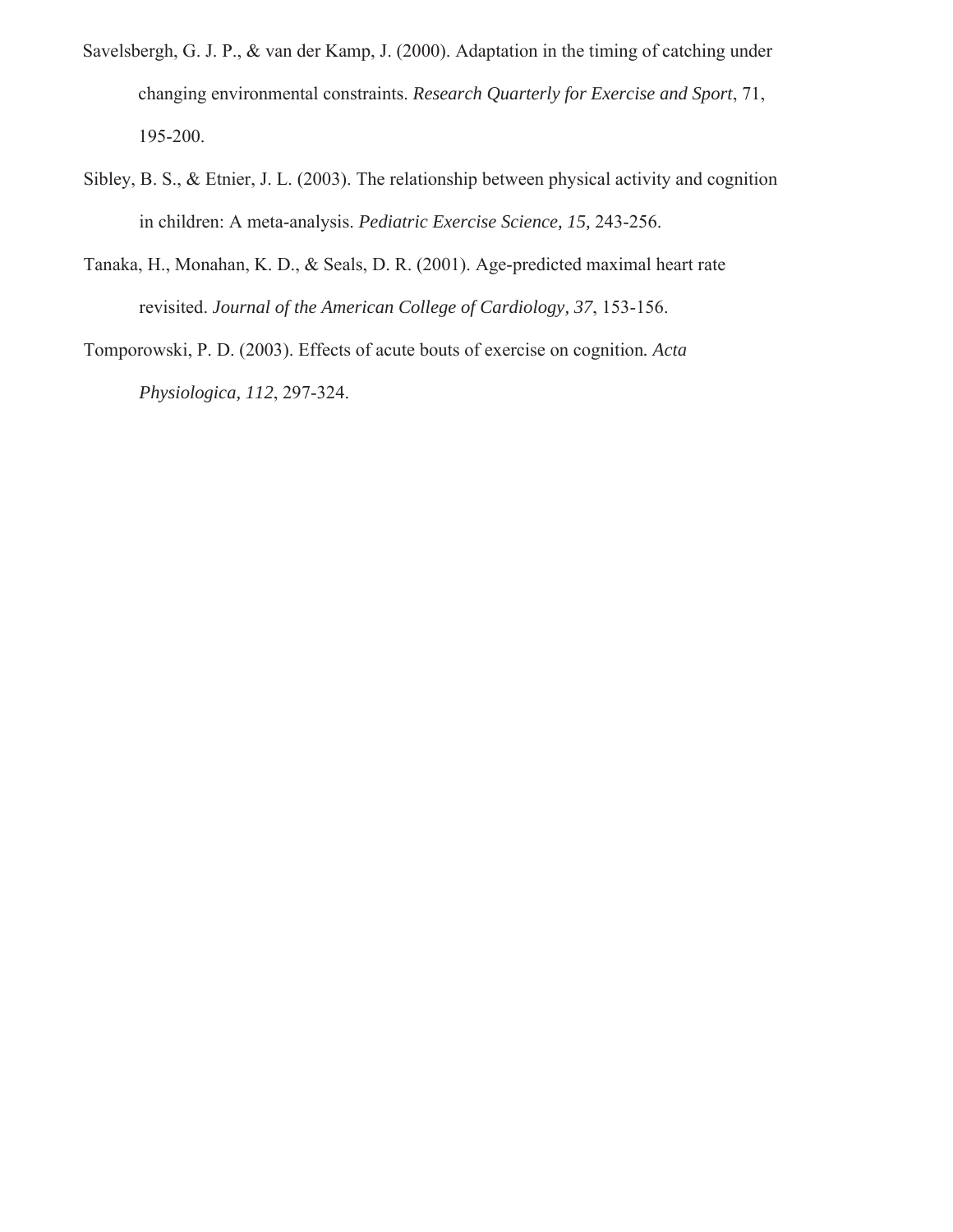# Table 1

|                | Mean $[95\%$ CI]       | Range           |
|----------------|------------------------|-----------------|
| Age (years)    | $9.00$ [7.53, $9.01$ ] | $7.00 - 11.00$  |
| Height $(m)$   | $1.35$ [1.30, 1.39]    | $1.21 - 1.45$   |
| Body Mass (kg) | 30.70 [27.19, 34.21]   | $21.00 - 44.90$ |

*Mean [95% CI] and range of participants age, height, and body mass.*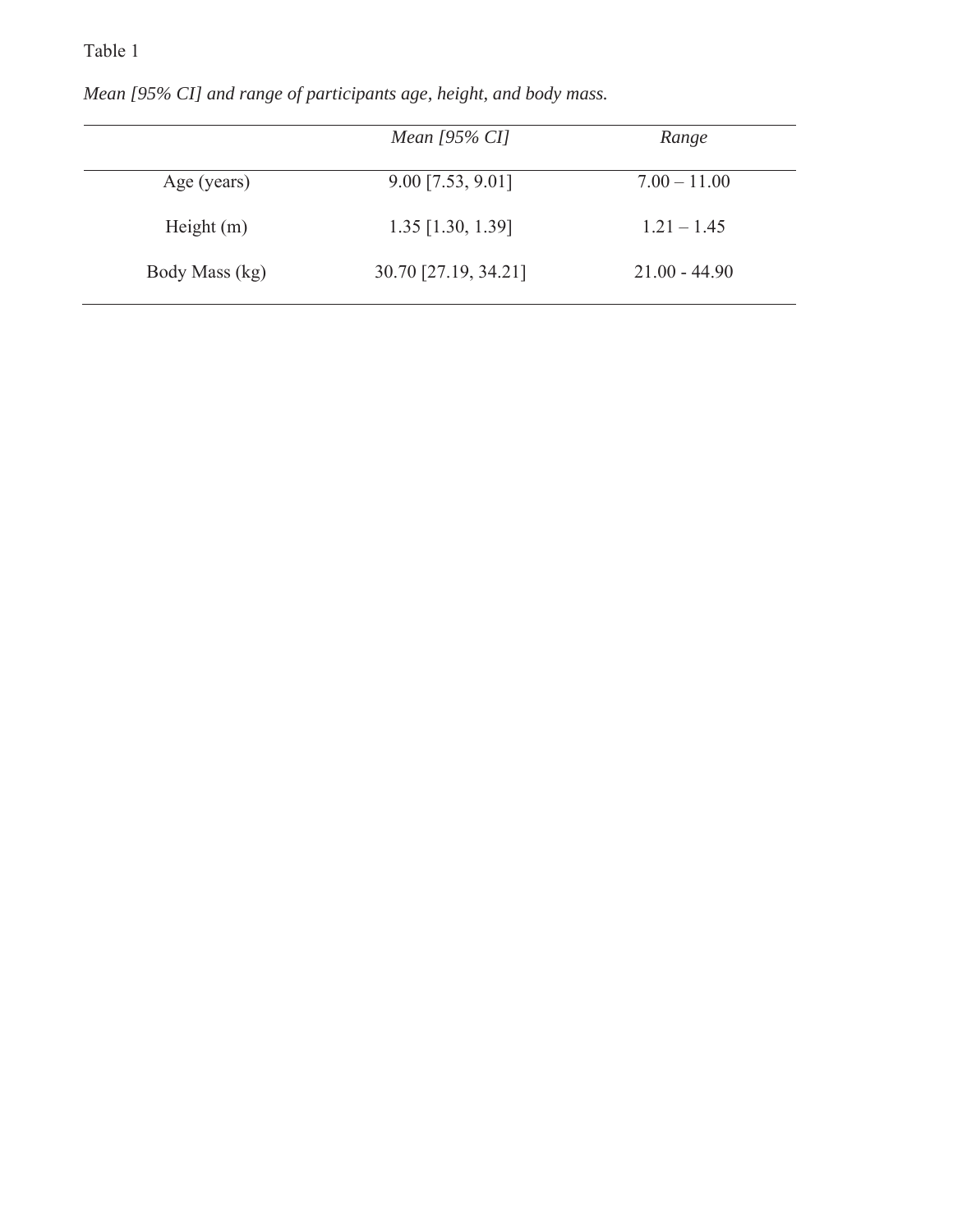|                                                | 75% HRR | After<br>7 min 30 secs<br>Before | during | $.06$ [0.02, 0.11]<br>$.06$ [0.03, 0.09] $.06$ [0.02, 0.09] $.07$ [0.03, 0.11] | [0.10, 0.10]<br>$07 [0.04, 0.09]$ . 06 $[0.02, 0.10]$ . 07 $[0.04, 0.11]$ | .08 [0.05, 0.12]<br>.11 [0.06, 0.15]<br>.06 [0.05, 0.08] | [0.04, 0.09]<br>$.11$ [0.05, 0.17]<br>$.08$ [0.05, 0.10] | [11, 0.07, 0.14]<br>.13 [0.09, 0.17]<br>$.09$ [0.07, 0.11] | [0.08, 0.15]<br>$.09$ [0.07, 0.12] $.10$ [0.06, 0.13] |
|------------------------------------------------|---------|----------------------------------|--------|--------------------------------------------------------------------------------|---------------------------------------------------------------------------|----------------------------------------------------------|----------------------------------------------------------|------------------------------------------------------------|-------------------------------------------------------|
|                                                |         |                                  |        |                                                                                |                                                                           |                                                          |                                                          |                                                            |                                                       |
|                                                |         | After                            |        |                                                                                |                                                                           | $.07$ [0.06, 0.09]                                       | $.07$ [0.05. 0.08]                                       | $.11$ [0.08, 0.13]                                         | 0.09 [0.07, 0.10]                                     |
| 75% HRR.                                       | 50% HRR | 7 min 30 secs                    | during | .05 [0.01, 0.09]                                                               | 06 [0.03, 0.09]                                                           | $.09$ [0.06, 0.11]                                       | $[0.08 \, [0.05, 0.11]$                                  | [0.07, 0.13]                                               | [0.05, 0.20]                                          |
|                                                |         | <b>Before</b>                    |        | [0.07, 0.03, 0.10]                                                             | $.05$ [0.03, 0.08]                                                        | $.07$ [0.05, 0.09]                                       | .08 [0.06, 0.10]                                         | .12 [0.08, 0.14]                                           | .09 [0.07, 0.11]                                      |
| 15 min cycling at 50% HRR or 15 min cycling at |         |                                  |        | Constant error 5 mph (secs)                                                    | Constant error 8 mph (secs)                                               | Variable error 5 mph (secs)                              | Variable error 8 mph (secs)                              | Absolute error 5 mph (secs)                                | Absolute error 8 mph (secs)                           |

Mean [95% CI] of constant error, variable error, and absolute error (secs) at stimulus speeds of 5 and 8 mph before, at 7 min 30 secs, and after *Mean [95% CI] of constant error, variable error, and absolute error (secs) at stimulus speeds of 5 and 8 mph before, at 7 min 30 secs, and after* 

| נ ה |  |
|-----|--|
| .,  |  |
| ۳   |  |
|     |  |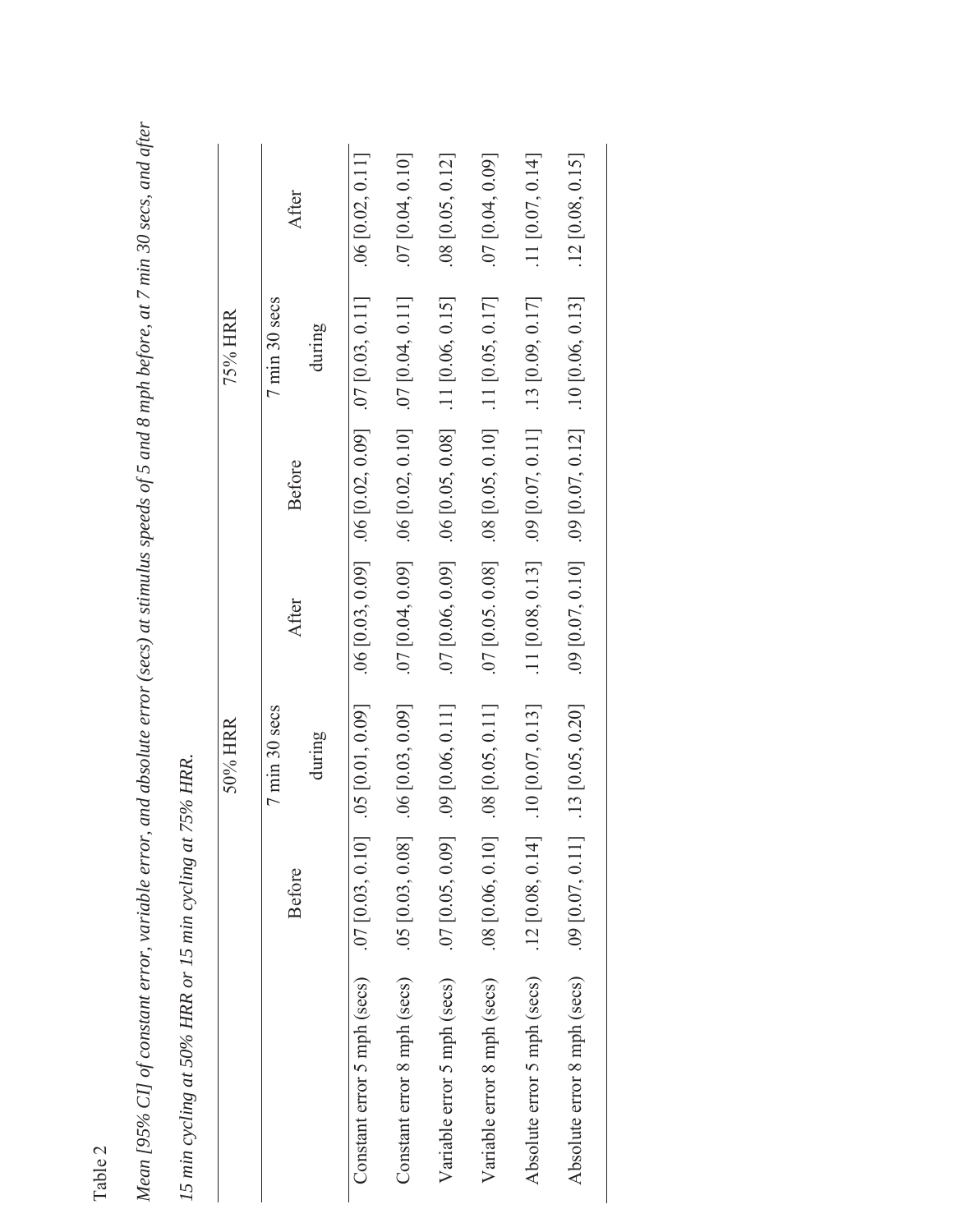

Figure 1: Mean of constant error (secs) at pre, during, and post exercise, at stimulus speeds of 5 and 8 mph in moderate (50% HRR) and vigorous (75% HRR) exercise intensity conditions.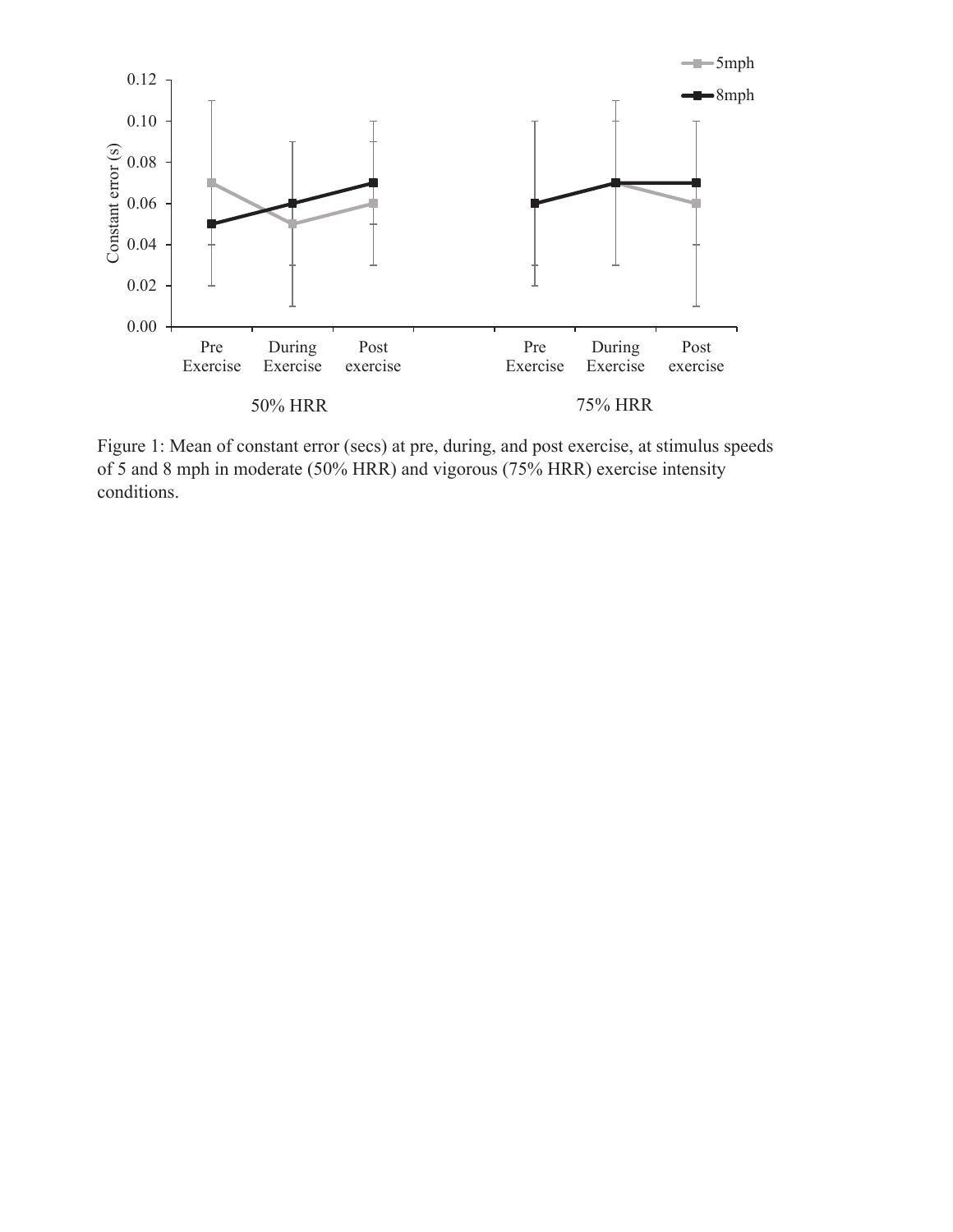

Figure 2: Mean of variable error (secs) at pre, during, and post exercise, at stimulus speeds of 5 and 8 mph in moderate (50% HRR) and vigorous (75% HRR) exercise intensity conditions.